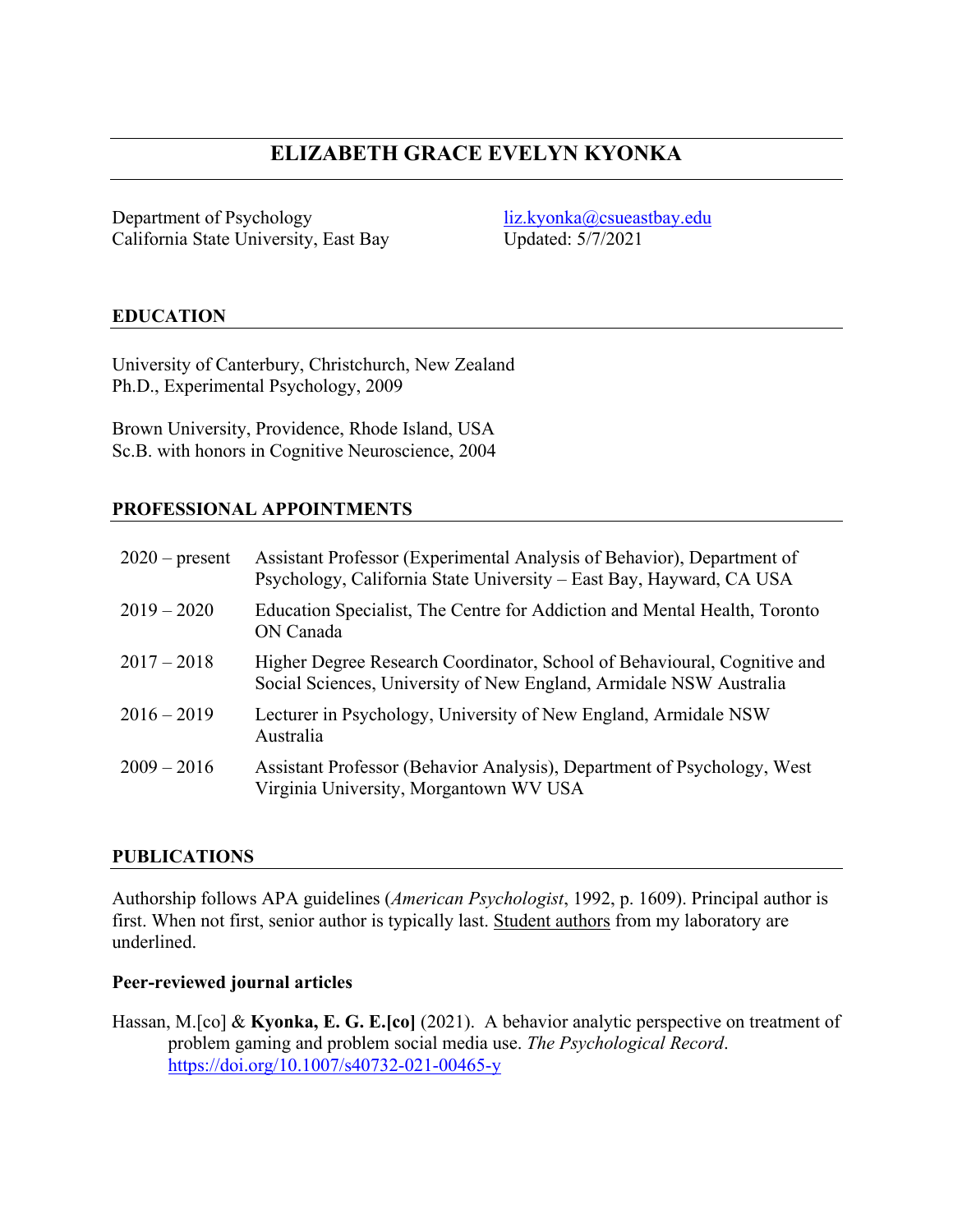- **Kyonka, E. G. E.** (2019). Tutorial: Small-N Power Analysis. *Perspectives on Behavior Science, 42,* 133-152. doi: [10.1007/s40614-018-0167-4](http://dx.doi.org/10.1007/s40614-018-0167-4)
- **Kyonka, E. G. E.,** Mitchell, S., & Bizo, L. (2019). Beyond Inference by Eye: Statistical and Graphing Practices in JEAB, 1992-2017. *Journal of the Experimental Analysis of Behavior, 111,* 155-165. doi: [10.1002/jeab.509](http://dx.doi.org/10.1002/jeab.509)
- Subramaniam, S., & **Kyonka, E. G. E.** (2019). Selective attention in pigeon temporal discrimination. *Quarterly Journal of Experimental Psychology, 72,* 298-310. doi: [10.1080/17470218.2017.1360921](http://dx.doi.org/10.1080/17470218.2017.1360921)
- **Kyonka, E. G. E.** & Schutte, N. S. (2018). Probability discounting and gambling: A metaanalysis. *Addiction 113*, 2173-2181. doi: [10.1111/add.14397](https://doi.org/10.1111/add.14397)
- **Kyonka, E. G. E.[co]** & Subramaniam, S.[co], (2018). Behavior analysis: A spectrum rather than a roadmap. *Perspectives on Behavior Science, 41*, 591-613. doi: [10.1007/s40614-](http://dx.doi.org/10.1007/s40614-018-0145-x) [018-0145-x](http://dx.doi.org/10.1007/s40614-018-0145-x)
- Eckard, M. E., & **Kyonka, E. G. E.** (2018). Differential reinforcement of low rates decreased temporal discrimination in a peak procedure. *Behavioural Processes, 151,* 111-118*.*  [10.1016/j.beproc.2018.02.022](https://doi.org/10.1016/j.beproc.2018.02.022)
- Bell-Garrison, D., Rice, N. & **Kyonka, E. G. E.** (2018). Adaptive learning and forgetting in an unconventional experimental routine. *Animal Cognition, 21,* 315-329. [10.1007/s10071-](https://doi.org/10.1007/s10071-018-1168-0) [018-1168-0](https://doi.org/10.1007/s10071-018-1168-0)
- Rice, N. & **Kyonka, E. G. E.** (2017). Pigeons choose to gamble in a categorical discrimination task. *Analysis of Gambling Behavior, 11* Article 2. Available at: <http://repository.stcloudstate.edu/agb/vol11/iss1/2>
- Fox, A. E., & **Kyonka, E. G. E.** (2017). Searching for the variables that control human rulegoverned "insensitivity". *Journal of the Experimental Analysis of Behavior, 108,* 236- 254. doi: [10.1002/jeab.270](http://dx.doi.org/10.1002/jeab.270)
- **Kyonka, E. G. E.,** Rice, N. & Ward, A. A. (2017). Categorical discrimination of sequential stimuli: All S<sup> $\triangle$ </sup> are not created equal. *The Psychological Record 67*, 27-41. doi: [10.1007/s40732-016-0203-2](http://dx.doi.org/10.1007/s40732-016-0203-2)
- Fox, A. E., & **Kyonka, E. G. E.** (2016). Effects of signaling on temporal control of behavior in response-initiated fixed intervals. *Journal of the Experimental Analysis of Behavior, 106,*  210-224*.* doi: [10.1002/jeab.226](http://dx.doi.org/10.1002/jeab.226)
- Fox, A. E., Prue, K. E., & **Kyonka, E. G. E.** (2016). What is timed in a fixed-interval temporal bisection procedure? *Learning & Behavior, 44,* 366-377. doi: [10.3758/s13420-016-0228](http://dx.doi.org/10.3758/s13420-016-0228-z) [z](http://dx.doi.org/10.3758/s13420-016-0228-z).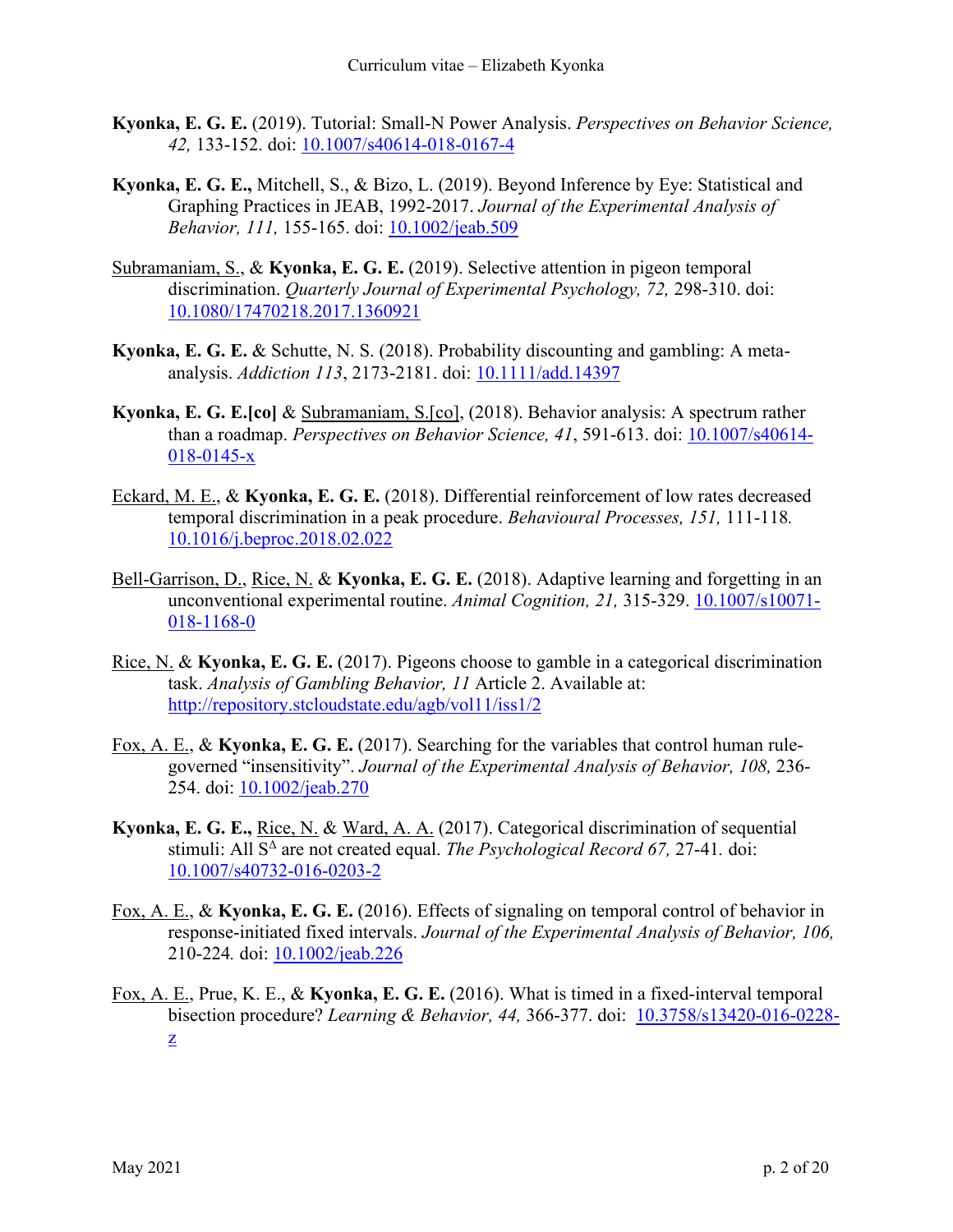- Subramaniam, S., & **Kyonka, E. G. E.** (2016). Environmental dynamics modulate covariation of choice and timing. *Behavioural Processes, 124*, 130-140. doi: [10.1016/j.beproc.2016.01.005](http://dx.doi.org/10.1016/j.beproc.2016.01.005)
- Daniels, C. W., Fox, A. E., **Kyonka, E. G. E.** & Sanabria, F. (2015) Biasing temporal judgments in rats, pigeons, and humans. *International Journal of Comparative Psychology*, *28*. uclapsych ijcp 27337. Retrieved from:<http://escholarship.org/uc/item/50n6389s>
- Fox, A. E., & **Kyonka, E. G. E.** (2015). Timing in response-initiated fixed intervals. *Journal of the Experimental Analysis of Behavior, 103*, 375-392. doi: [10.1002/jeab.120](http://dx.doi.org/10.1002/jeab.120)
- **Kyonka, E. G. E.,** Subramaniam, S., Bell-Garrison, D., & Eckard, M. L. (2015). Collaborating with behavior analysts could avert a crisis in comparative psychology. Commentary "A crisis in comparative psychology: Where have all the undergraduates gone?" *Frontiers in Psychology, 6*, 1743. doi: [10.3389/fpsyg.2015.01743](http://dx.doi.org/10.3389/fpsyg.2015.01743)
- Anderson, K. G., **Kyonka, E. G. E.** (2014). Beyond Nature and Nurture: Review of "The Science of Consequences: How They Affect Genes, Change the Brain, and Impact Our World" by Susan M. Schneider. *International Journal of Aging and Human Development*, *78*, 198-200.
- Rice, N., Grace, R. C., **Kyonka, E. G. E.** (2014). Pigeons learn signal-food intervals independently in a multiple peak procedure. *Journal of Experimental Psychology: Animal Learning and Cognition, 40*, 241-248. doi: [10.1037/xan0000011](http://psycnet.apa.org/doi/10.1037/xan0000011)
- **Kyonka, E. G. E.** (2014). Quantifying transitions in response allocation with change point analysis in concurrent chains. *Behavioural Processes*, *104,* 91-98. doi: [/10.1016/j.beproc.2014.02.013](http://dx.doi.org/10.1016/j.beproc.2014.02.013)
- Fox, A. E., Reid, A. K., **Kyonka, E. G. E.** (2014). Behavioral history and pigeons' "Guiding Cues" performance. *The Psychological Record, 64*, 403-413. doi: [10.1007/s40732-014-](http://dx.doi.org/10.1007/s40732-014-0060-9) [0060-9](http://dx.doi.org/10.1007/s40732-014-0060-9)
- Fox, A. E., & **Kyonka, E. G. E.** (2014). Choice and timing in pigeons under differing food deprivation states. *Behavioural Processes, 106,* 82-90. doi: [10.1016/j.beproc.2014.04.018](http://dx.doi.org/10.1016/j.beproc.2014.04.018)
- Fox, A. E., **Kyonka, E. G. E.** (2013). Pigeon responding on fixed-interval and response-initiated fixed-interval schedules. *Journal of the Experimental Analysis of Behavior, 100*, 187-197. doi: [10.1002/jeab.38](https://doi.org/10.1002/jeab.38)
- McKinlay, A., **Kyonka, E. G. E.**, Grace, R. C., Horwood, L. J., Fergusson D. M., MacFarlane M. R. (2010). An investigation of the pre-injury risk factors associated with children who experience traumatic brain injury (TBI). *Injury Prevention 16,* 31-35. doi: [10.1136/ip.2009.022483](http://dx.doi.org/10.1136/ip.2009.022483)
- **Kyonka, E. G. E.**, & Grace, R. C. (2010). Rapid acquisition of choice and timing and the provenance of the terminal-link effect. *Journal of the Experimental Analysis of Behavior 94*, 209-225. doi: [10.1901/jeab.2010.94-209](https://doi.org/10.1901/jeab.2010.94-209)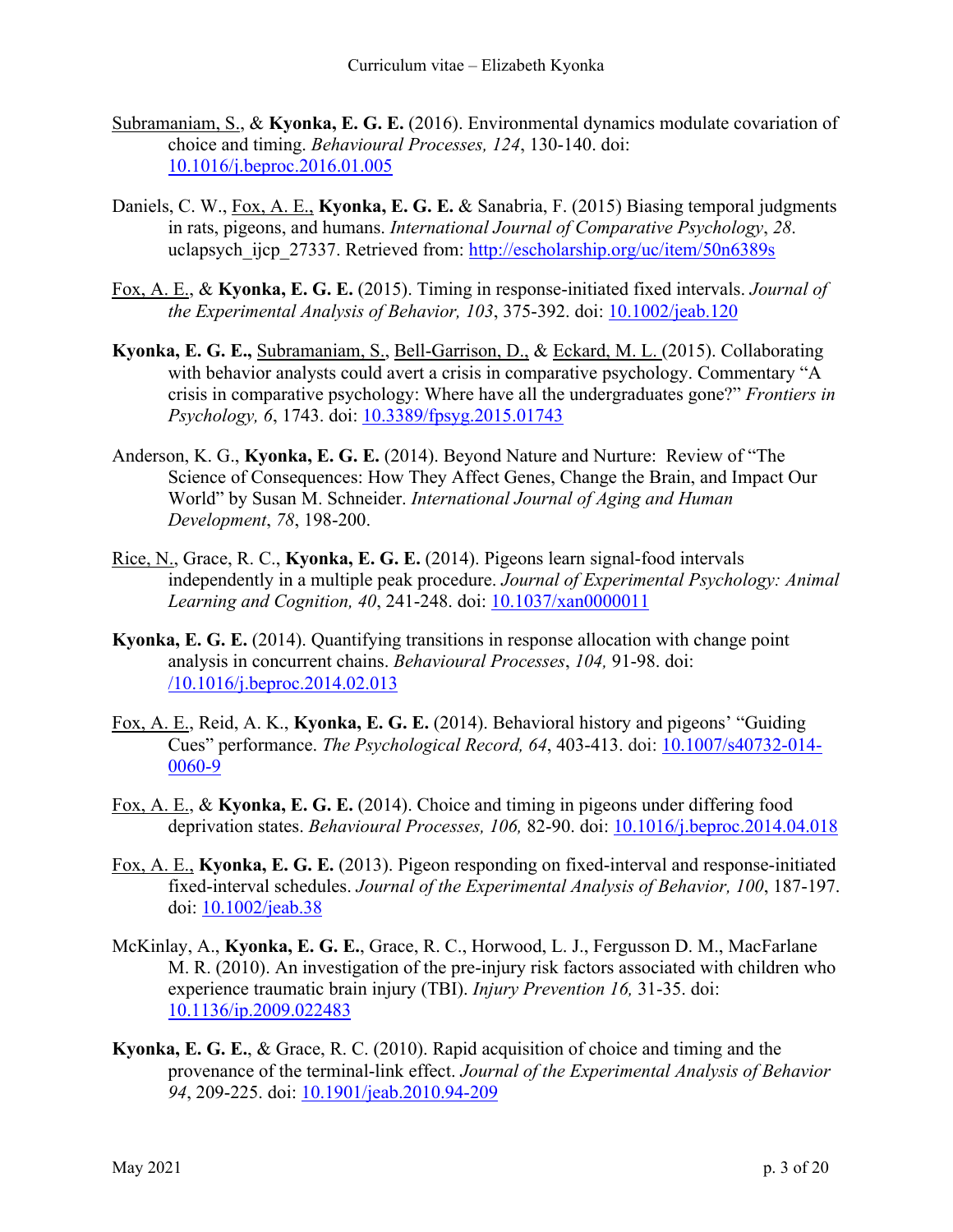- **Kyonka, E. G. E.**, & Grace, R. C. (2009). Effects of unpredictable changes in initial-link duration on choice and timing. *Behavioural Processes 81*, 227-232. doi: [10.1016/j.beproc.2008.12.024](https://doi.org/10.1016/j.beproc.2008.12.024)
- **Kyonka, E. G. E.** & Grace, R. C. (2008). Rapid acquisition of preference in concurrent chains when alternatives differ on multiple dimensions of reinforcement. *Journal of the Experimental Analysis of Behavior 89*, 49-69. doi: [10.1901/jeab.2008.89-49](https://doi.org/10.1901/jeab.2008.89-49)
- **Kyonka, E. G. E.** (2008). The matching law and effects of reinforcer rate and magnitude on choice in transition. *Behavioural Processes 78*, 210-16. doi: [10.1016/j.beproc.2007.12.003](https://doi.org/10.1016/j.beproc.2007.12.003)
- **Kyonka, E. G. E.** & Grace, R. C. (2007). Rapid acquisition of choice and timing in pigeons. *Journal of Experimental Psychology: Animal Behavior Processes 33*, 392-408. doi: [10.](https://doi.org/10.1037/0097-7403.33.4.392) [1037/0097-7403.33.4.392](https://doi.org/10.1037/0097-7403.33.4.392)
- Grace, R. C., Berg, M. E. & **Kyonka, E. G. E.** (2006). Choice and timing in concurrent chains: effects of initial link duration. *Behavioural Processes 71,* 188-200. doi: [10.1016/0.2005.11.002](https://doi.org/10.1016/j.beproc.2005.11.002)
- **Kyonka, E. G. E.** & Church, R. M. (2005). Empirical tests of "Take-the-Best" with non-human subjects. *Behavioral Processes 69,* 133-135. doi: [10.1016/j.beproc.2005.02.012](https://doi.org/10.1016/j.beproc.2005.02.012)
- Land, P. W., **Kyonka, E.**, & Shamalla-Hannah, L. (2004). Vesicular glutamate transporters in the lateral geniculate nucleus: expression of VGLUT2 by retinal terminals. *Brain Research 996,* 251-254. doi: [10.1016/j.brainres.2003.10.032](https://doi.org/10.1016/j.brainres.2003.10.032)

### **Editorials for peer-reviewed journals**

Mitchell, S., Bizo, L. & **Kyonka, E. G. E.** (2021). SQAB 2019: Perspectives on reinforcer efficacy. *Behavioural Processes, 188*, 104392. <https://doi.org/10.1016/j.beproc.2021.104392>

## **Edited reference entries**

- **Kyonka, E. G. E.** (2011). Analysis of variance. In S. Goldstein & J. A. Naglieri (Eds.) *Encyclopedia of Child Behavior and Development*. (pp. 90-91). New York: Springer Science+Business Media, LLC.
- **Kyonka, E. G. E.** (2011). Law of effect. In S. Goldstein & J. A. Naglieri (Eds.) *Encyclopedia of Child Behavior and Development*. (pp. 868-870). New York: Springer Science+Business Media, LLC.
- **Kyonka, E. G. E.** (2011). Operant conditioning. In S. Goldstein & J. A. Naglieri (Eds.) *Encyclopedia of Child Behavior and Development*. (pp. 1038-1040). New York: Springer Science+Business Media, LLC.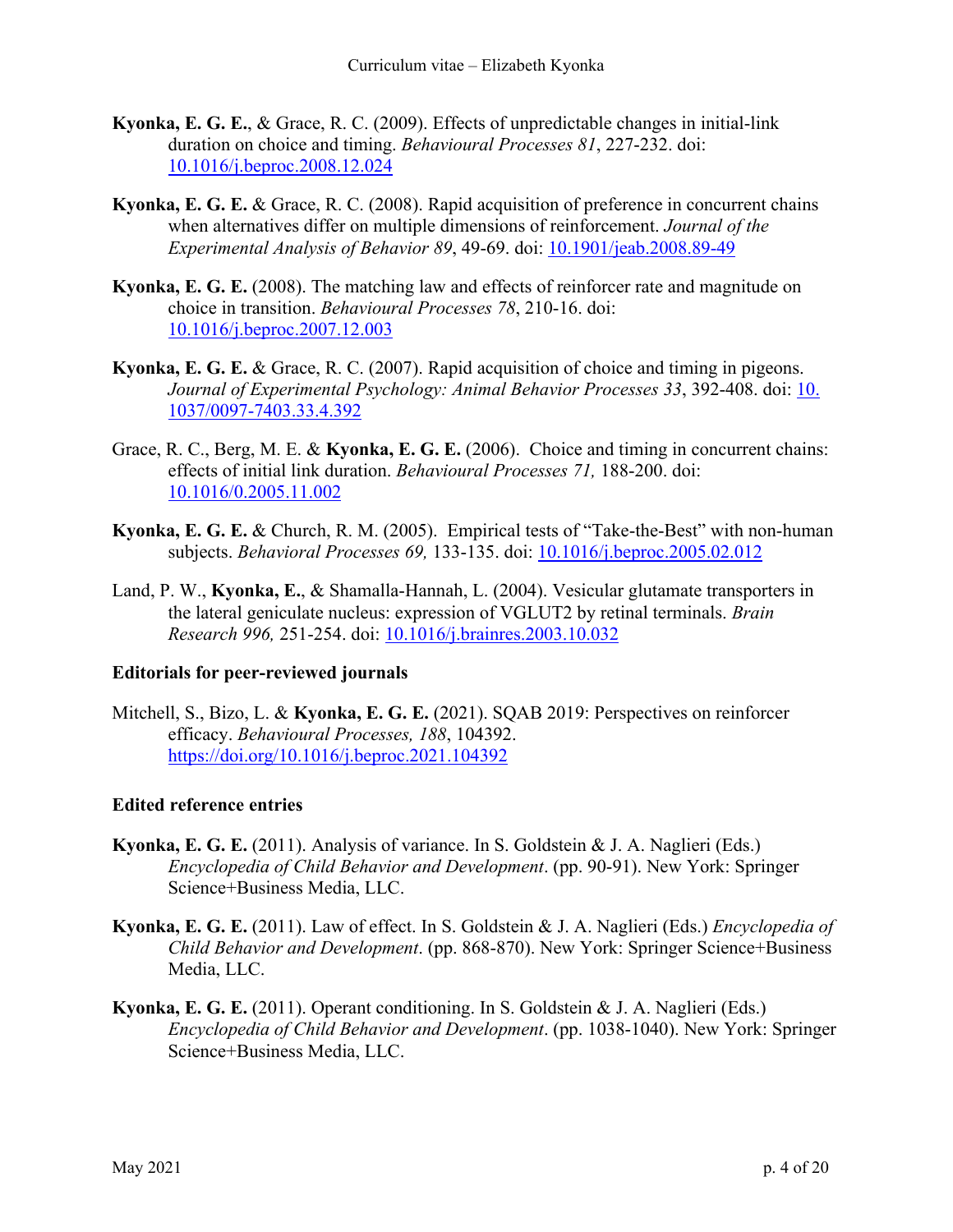**Kyonka, E. G. E.** (2011). Premack principle. In S. Goldstein & J. A. Naglieri (Eds.) *Encyclopedia of Child Behavior and Development*. (pp. 1147-1148). New York: Springer Science+Business Media, LLC.

### **Select manuscripts in preparation**

- Fox, A. E., & **Kyonka, E. G. E.** (2021). Applying a simple regression-based statistical analysis to single-subject data in Behavior Analysis: A tutorial and exploration of the advantages and disadvantages that lie therein. Manuscript in preparation.
- Subramaniam, S., & **Kyonka, E. G. E.** (2021). Human temporal discrimination can adapt to mixed signals. Manuscript in preparation.

### **GRANTS AND FUNDING**

| 2021      | PI: Elizabeth Kyonka. Functional assessment of internet gaming. Collaborative<br>Research Award, CSUEB College of Science.                                                                              |
|-----------|---------------------------------------------------------------------------------------------------------------------------------------------------------------------------------------------------------|
| 2019-2020 | Clinical Lead: Martin M. Antony. Increasing Access to Structured Psychotherapy,<br>Ontario Ministry of Health and Long Term Care. Role: Content developer.                                              |
| 2014-2016 | Sponsorship Program Fellow, West Virginia University ADVANCE<br>Mentorship, professional development and research funding.                                                                              |
| 2014-2015 | PI: Elizabeth Kyonka. Behavioral flexibility and climate change. WVU, Faculty<br><b>Senate Research Grant</b>                                                                                           |
| 2013      | PI: Elizabeth Kyonka. Proof-of-concept for operant-conditioning research with<br>white-crowned pigeons. WVU, Faculty Development Grant.                                                                 |
| 2010-2013 | PI: Claire St. Peter. Parent-Implemented Training for Autism via Telemedicine.<br>Department of Health and Human Services Role: Statistical Consultant                                                  |
| 2012      | PI: Elizabeth Kyonka. Mathematical Foundations of Time Critical Judgments of<br>Value. Eberly College of Arts and Sciences Mini-Grant Program                                                           |
| 2007-2009 | <b>Elizabeth Kyonka.</b> Understanding the underlying mechanisms of choice and<br>timing in transition. Postgraduate Scholarship Abroad, Natural Sciences and<br>Engineering Research Council of Canada |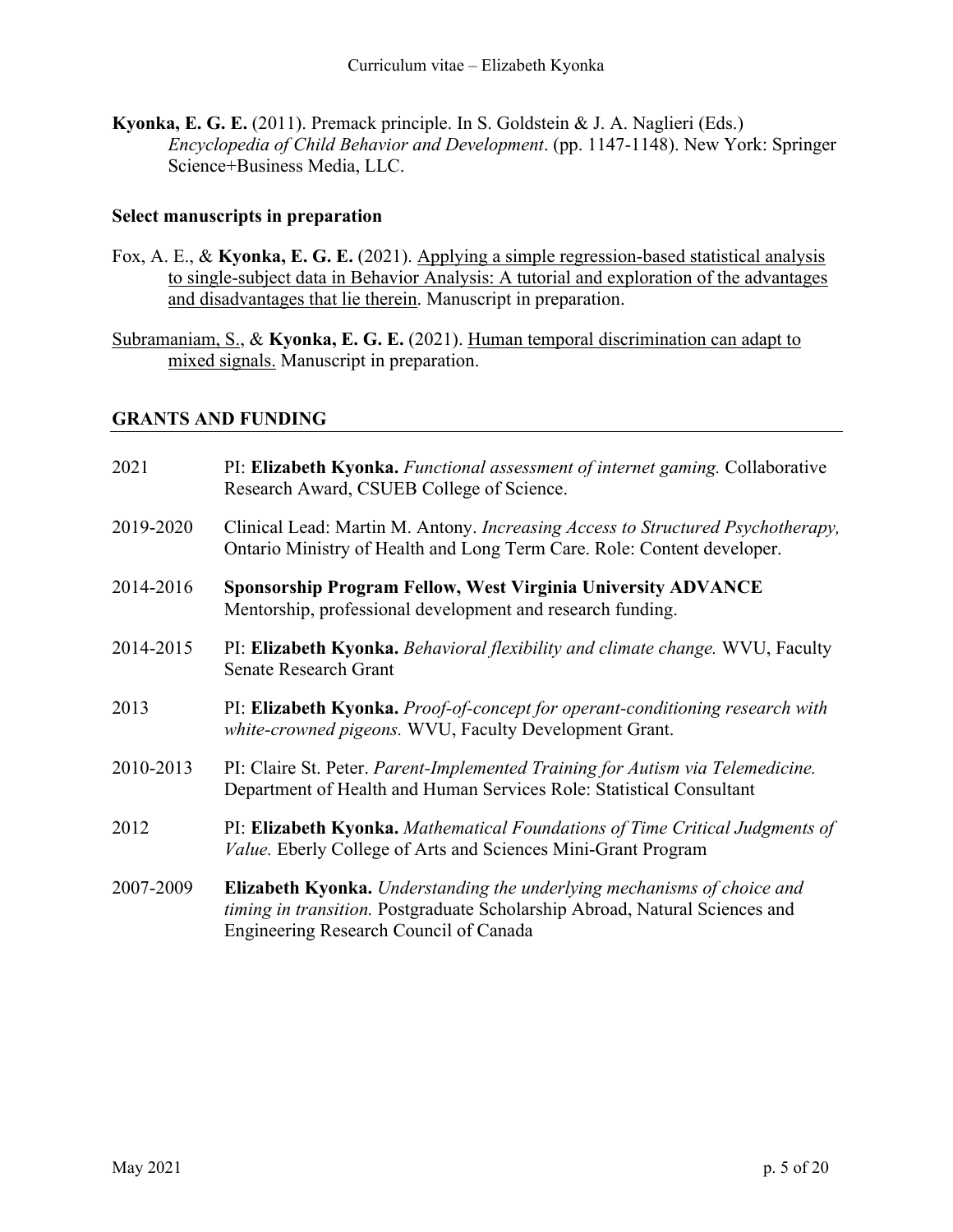### **CONFERENCE PRESENTATIONS**

Student authors from my laboratory are underlined.

#### **Invited Talks**

- **Kyonka, E. G. E.** (March, 2019). *Hypotheses Disco: Learning to Time*. Invited Presentation, 2019 Meeting of the Texas Association for Behavior Analysis, Fort Worth, TX, USA.
- **Kyonka, E. G. E.** (May, 2018). *Selection by scientific consequences in the ecology of behavior analysis*. Invited SQAB Tutorial,  $44<sup>th</sup>$  Annual Meeting of the Association for Behavior Analysis International (ABAI), San Diego CA, USA.
- **Kyonka. E.G.E.** (April, 2014). *Change is the only constant: choice adaptation in an unpredictable world.* Virginia Association for Behavior Analysis, Leesburg, VA USA.
- **Kyonka. E.G.E.** (June, 2013). *Determiners of change detection in choice adaptation.* Center for Neuroscience Retreat, Roanoke, WV USA.
- **Kyonka. E.G.E.** (May, 2013). *Behavior in transition: Contextual cues and discriminative stimuli.* 36th Annual Conference of the Society for Quantitative Analyses of Behavior (SQAB), Minneapolis, MN USA.
- **Kyonka. E.G.E.** (March, 2012). *From pigeon pecks to card decks: quantitative models of human choice* Colloquium at the Open Polytechnic of New Zealand, Wellington, New Zealand.
- **Kyonka. E.G.E.** (March, 2012). *Applying quantitative models from pigeon operant research to human choice*. Victoria University of Wellington, Wellington, New Zealand.
- **Kyonka. E.G.E.** (February, 2012). *Quantitative models of human choice*. Colloquium at Monash University, Melbourne, VIC Australia.
- **Kyonka. E.G.E.** (October, 2011). *The F-word in model-building and behavior analysis.* 28th Annual Conference of the Southeastern Association for Behavior Analysis (SEABA), Charlotte, NC USA.

### **Papers and Symposia**

- **Kyonka, E. G. E.** & Subramaniam, S. (May, 2021). *The untapped translational potential of interval timing research*. Accepted for presentation as part of the symposium How to Think About Time at 47<sup>th</sup> ABAI, [virtual].
- **Kyonka, E. G. E.** (May, 2019). *Challenge and convention: Effect sizes in multiple regression*. 45th ABAI, Chicago IL USA.
- **Kyonka, E. G. E.** (May, 2019). *The future of choice in behavior analysis*. Invited Panel, 45<sup>th</sup> ABAI, Chicago IL USA.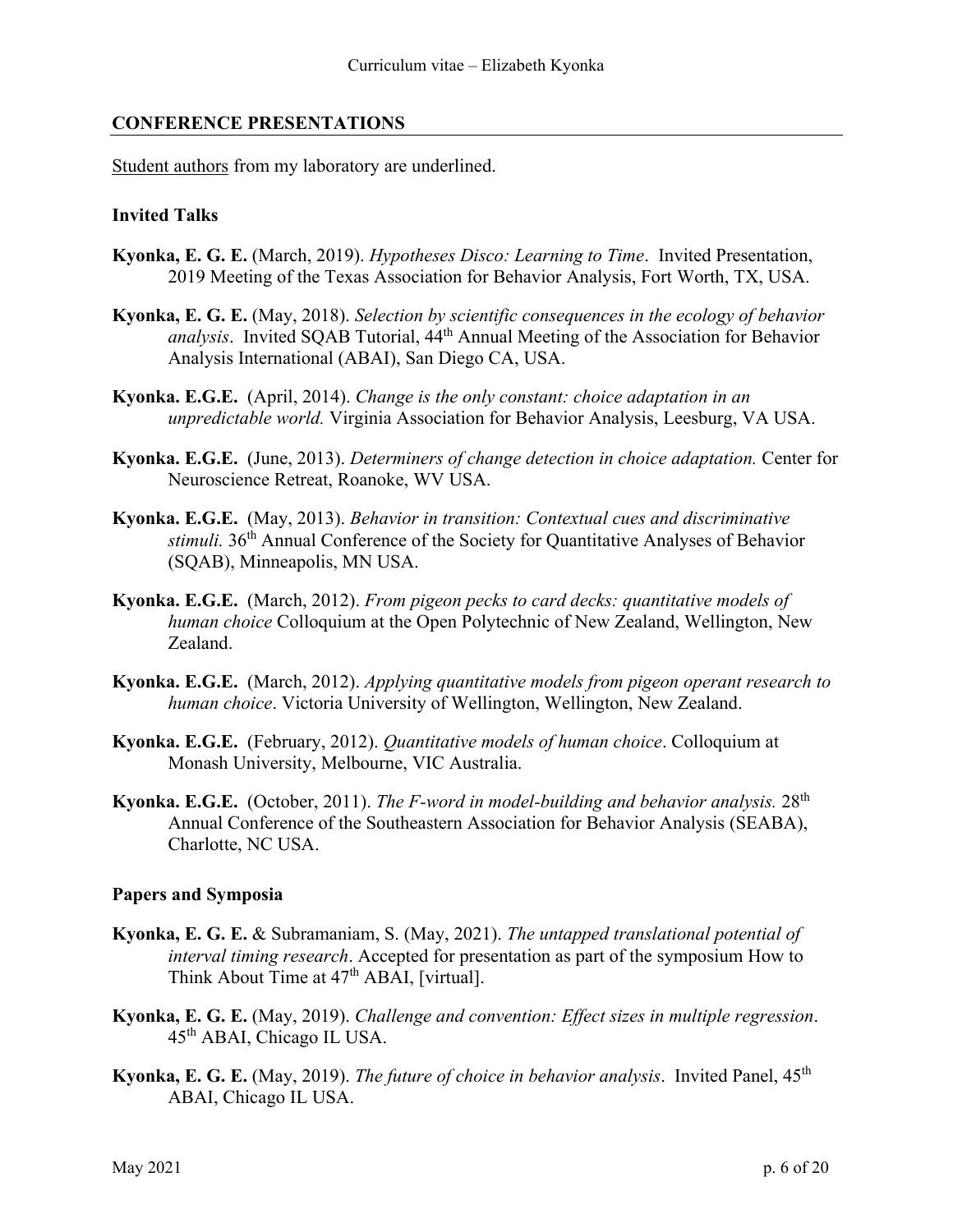- Eckard, M. L., **Kyonka, E. G. E.** (May, 2018). *Differential effects of differential reinforcement of low rate on timing precision in a peak procedure*. 44th ABAI, San Diego CA USA.
- **Kyonka, E. G. E.,** Subramaniam, S. (August, 2017). *Behaviour Analysis: A Taxonomy*. 14th Annual Conference of the New Zealand Association for Behaviour Analysis (NZABA), Wellington, NZ.
- **Kyonka, E. G. E.** (July, 2017). *Interval timing as a crucible for incommensurability in comparative psychology.* Mid-Year Meeting of the Australian Learning Group, Katoomba NSW Australia.
- **Kyonka, E. G. E.** (December, 2016). *The scientist in the coop: hypothesis testing in pigeons.* Christmas Workshop for the Australian Learning Group, Sydney NSW Australia.
- **Kyonka, E. G. E.**, Subramaniam, S., & Fox, A.E. (September, 2016). *Human free-operant interval timing: Basic principles to bedside*. Inaugural conference of the Association for Behavior Analysis Australia, Melbourne VIC Australia.
- Subramaniam, S., & **Kyonka, E. G. E.** (May, 2016). *Beyond face validity: Peak procedures with humans*. 42nd ABAI, Chicago, IL, USA.
- Fox, A. E., Prue, K. E., **Kyonka, E. G. E.** (May, 2015). *Human and pigeon timing in a fixedinterval free-operant psychophysical choice procedure*. 41<sup>st</sup> ABAI, San Antonio TX USA.
- Rice, N., **Kyonka, E. G. E.** (May, 2015). *Conditioned reinforcement effects of discriminative*  stimuli in concurrent-chains procedures. 41<sup>st</sup> ABAI, San Antonio TX USA.
- Subramaniam, S., **Kyonka, E. G. E.** (May, 2015). *Human and pigeon timing in multiple and mixed peak procedures*. 41<sup>st</sup> ABAI, San Antonio TX USA.
- Rice, N., Ward, A. A., **Kyonka, E. G. E.** (May, 2014). *Conditioned reinforcement effects of near*  wins in a pigeon slot machine analog.  $40<sup>th</sup>$  ABAI, Chicago IL USA.
- Subramaniam, S., Grace, R. C., **Kyonka, E. G. E.** (May, 2014). *Resolution evolution: the global*  and local analysis of generalized matching relations.  $40^{th}$  ABAI, Chicago IL USA.
- Ward, A. A., Rice, N., **Kyonka, E. G. E.** (May, 2014). *Effects of alcohol on pigeons' behavior in a slot machine analog.*  $40^{th}$  ABAI, Chicago IL USA.
- Fox, A. E., **Kyonka, E. G. E.** (May, 2013). *Individual differences in human choice behavior in the presence of rules*. 39<sup>th</sup> ABAI, Minneapolis, MN USA.
- Rice, N., **Kyonka, E. G. E.** (May, 2013). *Effects of near wins and d-Amphetamine on responding in a pigeon slot machine analogue*. 39<sup>th</sup> ABAI, Minneapolis, MN USA.
- Fox, A. E., **Kyonka, E. G. E.** (May, 2012). *Pigeon responding on fixed-interval and responseinitiated fixed-interval schedules*. 38th ABAI, Seattle, WA USA.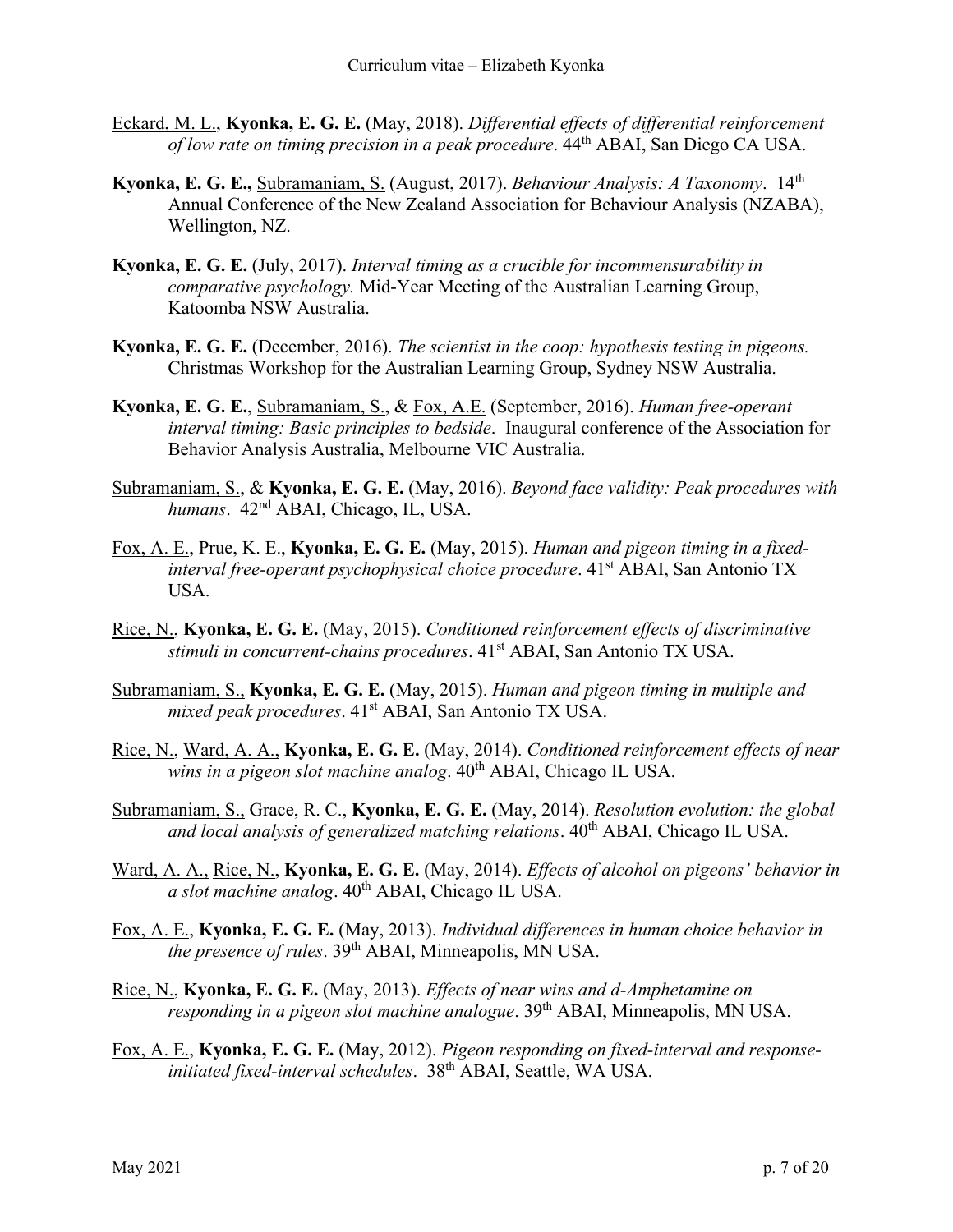- **Kyonka, E. G. E.**, Tan, L. C. M. (May, 2012). *The power of 3-alternative choice procedures as severe tests for extensions of generalized matching*. 38th ABAI, Seattle, WA USA.
- Rice, N., **Kyonka, E. G. E.** (May, 2012). *Acquisition of temporal control to signaled and unsignaled interval changes*. 38th ABAI, Seattle, WA USA.
- Tan, L. C. M., **Kyonka, E. G. E.** (May, 2012). *Choice behaviour in dynamic environments: response variability and sensitivity in a rock paper scissors game.* 38<sup>th</sup> ABAI, Seattle, WA USA.
- Fox, A. E., **Kyonka, E. G. E.** (March, 2012). *Stimulus onset and key-peck responses as time markers for pigeons*. 19<sup>th</sup> Annual International Conference on Comparative Cognition, Melbourne Beach, FL USA.
- Rice, N., **Kyonka, E. G. E.** (March, 2012). *Near-win density in a pigeon slot machine analogue*. 19<sup>th</sup> Annual International Conference on Comparative Cognition, Melbourne Beach, FL USA.
- Rice, N., **Kyonka, E. G. E.**, Grace, R. C. (May, 2011). *Within-session acquisition in a rapid acquisition multiple peak interval procedure is equivalent for correlated and uncorrelated schedules*. 37th ABAI, Denver, CO USA.
- **Kyonka, E. G. E.** (May, 2010). *Determination of value: A quasidynamic linear-operator model*. 36<sup>th</sup> ABAI, San Antonio, TX USA.
- Grace, R. C., **Kyonka, E. G. E.** (May, 2010). *Molar and molecular analyses of choice and timing*. 36th ABAI, San Antonio, TX USA.
- Grace, R. C., **Kyonka. E.G.E.** & Christensen, D.R. (August, 2009). *Choice as cumulative*  discrimination: A model for response allocation in transition and steady-state. 5<sup>th</sup> International Association for Behavior Analysis Conference, Oslo, Norway.
- **Kyonka, E. G. E.** & Grace, R. C. (May, 2009). *An integrated model of choice and timing in concurrent chains*. 35th ABAI, Pheonix, AZ USA.
- McKinlay, A., **Kyonka, E. G. E.**, Grace, R., Horwood, L. J., Fergusson, D., MacFarlane, M. (May 2009) *Pre-Injury characteristics of children who experience traumatic brain injury (TBI) during childhood*. 32nd Australian Society for the Study of Brain Injury, Sydney Australia
- **Kyonka, E. G. E.** (August, 2008). *Pigeons as intuitive statisticians: Evidence from a multiple peak-interval procedure*. 5th NZABA, Dunedin, New Zealand.
- Grace, R. C., Christensen, D.R., **Kyonka. E.G.E.** (May, 2008). *Choice as cumulative*  discrimination: A model for response allocation in transition and steady-state. 31<sup>st</sup> SQAB, Chicago, IL USA.
- **Kyonka, E. G. E.** & Grace, R. C. (May, 2008). *Rapid acquisition of temporal control in a multiple-peak procedure*. 34th ABAI, Chicago, IL USA.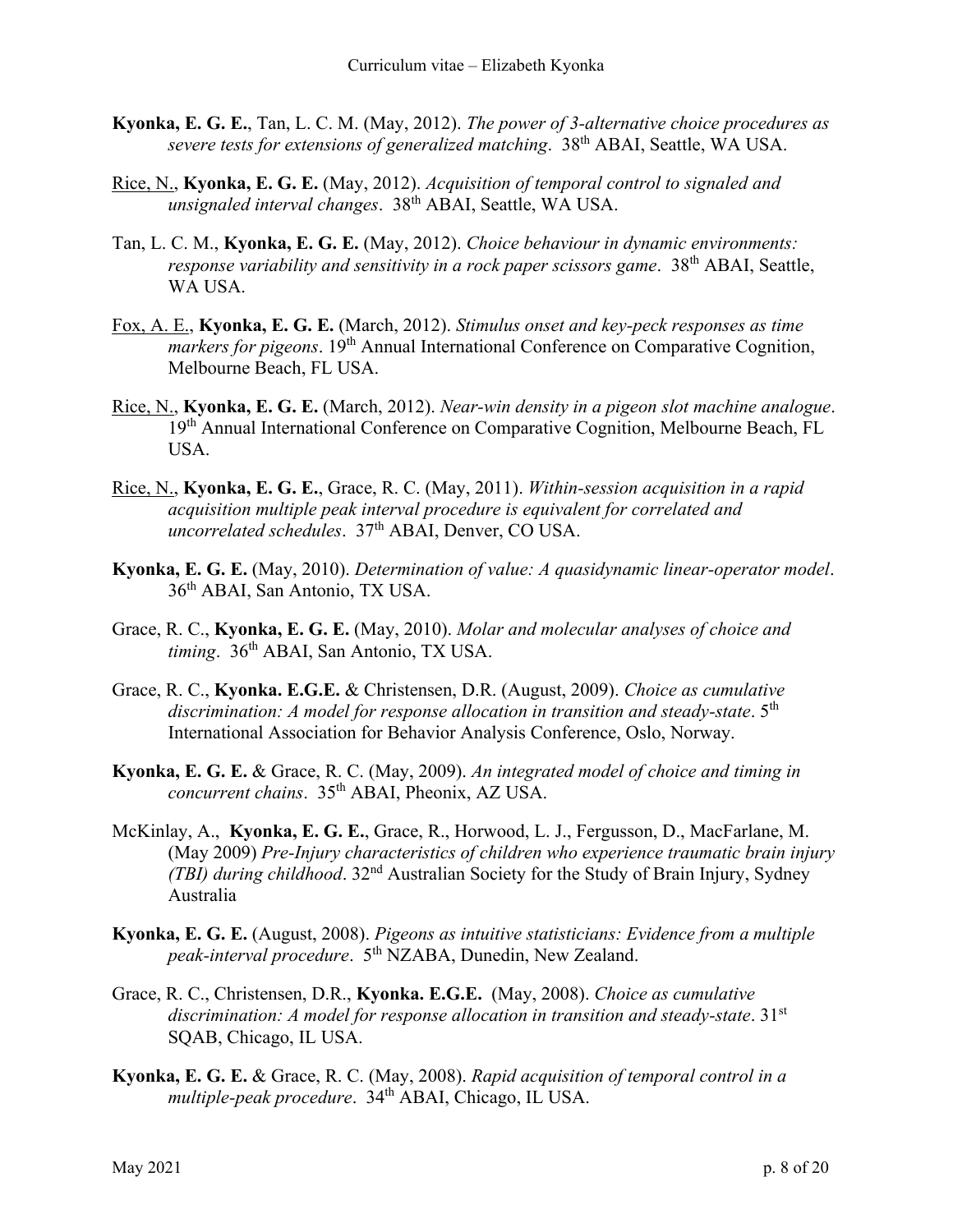- **Kyonka, E. G. E.** & Grace, R. C. (August, 2007). *Rapid Acquisition in Concurrent Chains: Effects of Terminal-Link Duration*. 4th International Association for Behavior Analysis Conference, Sydney, Australia.
- **Kyonka, E. G. E.** & Grace, R. C. (May, 2007). *Assessing Performance in Concurrent Chains: The More Things Change, the More They Stay the Same*. 33rd ABAI, San Diego, CA USA.
- **Kyonka, E.** (October, 2006). *Smart heuristics that make life simple: Choice and decisionmaking in the laboratory and in 'real life'*. University of Canterbury Postgraduate Showcase, Christchurch, New Zealand.
- **Kyonka, E.** & Grace, R. (September, 2006). *Smart heuristics that make life simple: Response allocation in concurrent chains where reinforcement varies on multiple dimensions*. 3rd NZABA, Hamilton, New Zealand.
- **Kyonka, E.** (September, 2004). *Characteristics of response bouts under fixed schedules of temporal conditioning.* 1<sup>st</sup> NZABA, Christchurch, New Zealand.
- **Kyonka, L.** (August, 2002). *Postnatal Development of Vesicular Glutamate Transporter Immunoreactivity in the Rat Somatosensory Cortex*. Center for Neuroscience Student Seminars, University of Pittsburgh, Pittsburgh, PA.

### **Posters**

- Laposa J.M., Agic, B, Antony, M. M., Asmundson, J. G., Carter, S., Denisoff, E., Fruitman, F. Furer, P., **Kyonka, E. G. E.**, Lyons, A., Milosevic, M., Moscovitch, D. A., Naeem, F., Ronda, N., & Rowa, K. (accepted for presentation, May, 2021). *A provincial online blended learning training course on cbt for social anxiety disorder, specifc phobia, and health anxiety*. The Canadian Association of Cognitive and Behavioural Therapies (CACBT), [Virtual conference].
- Laposa J.M., Agic, B, Ahmadinia, J., Antony, M. M., Bartoshuk-Boerbridge, M., Carter, S., Claggett Woods, C., Corsini, A., Effendof, A., Foa, E., Frisna, C., **Kyonka, E. G. E.**, Lyons, A., MacLellan, W., Monson, C., Naeem, F., Purdon, C., Rector, N. A., Ronda, N., Roth, M., Quick, N., & Shnaider, P. (accepted for presentation, May, 2021). *Disseminating CBT for OCD and PTSD: a preliminary investigation of the provincial online blended learning training course*. CACBT, [Virtual conference].
- Reid, A. K., **Kyonka, E. G. E.,** & Cowie, S. (May, 2019). *Measuring transfer of stimulus control: Pigeons acquiring behavioral skills.* 45th ABAI, Chicago, IL, USA.
- Borlase, M., Roche, L., Bizo, L., Malouff, J., **Kyonka, E.**, Wark, S., Dunstan, D. (September, 2018). *Quantitative review of the application of ABA in dementia care.* 15<sup>th</sup> NZABA, Auckland, New Zealand.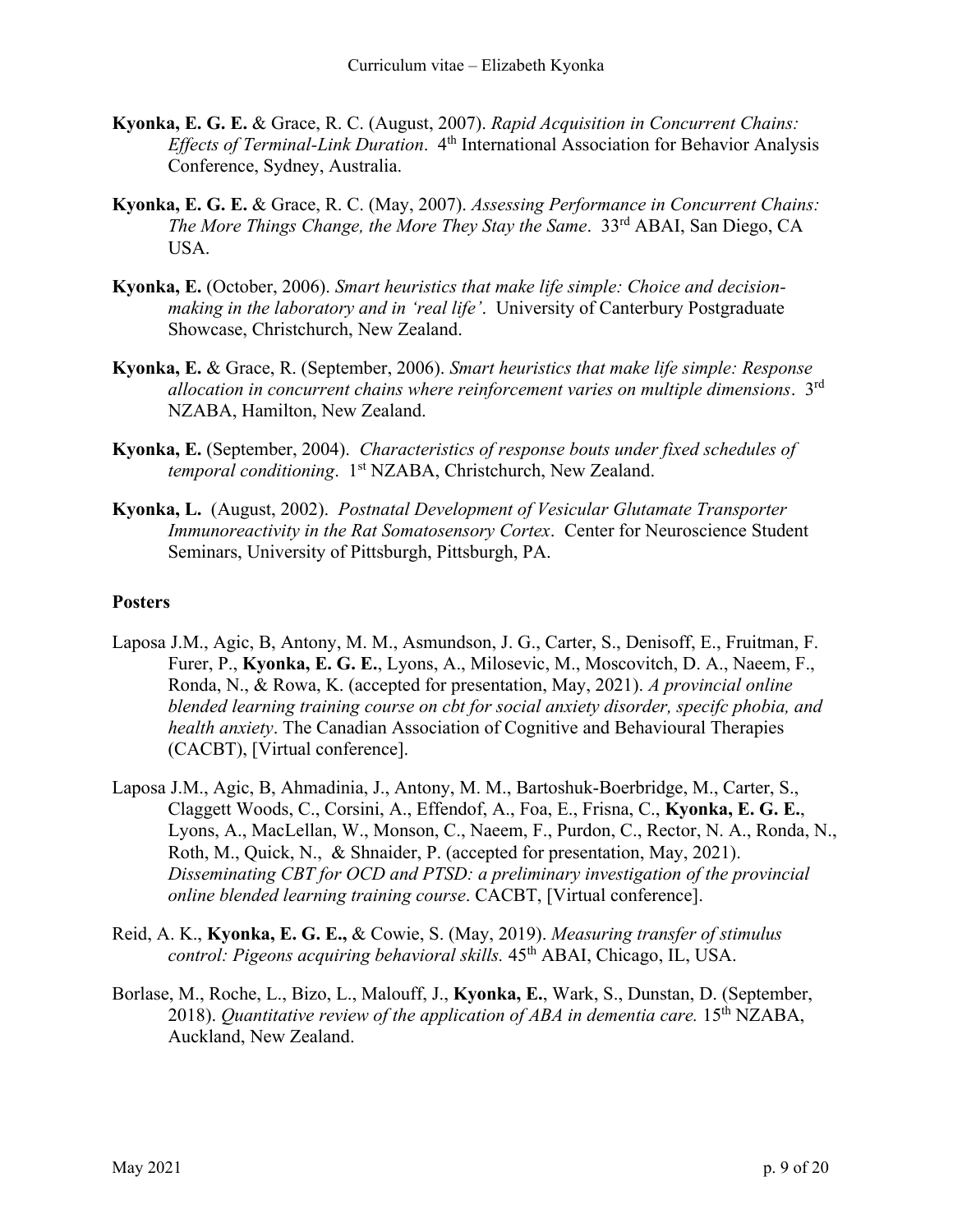- Eckard, M., & **Kyonka, E. G. E.** (May, 2017). *Good things don't come to those who wait: Effects of differential DRL exposure on timing and subsequent ethanol choice*. 43rd ABAI, Denver, CO, USA.
- Bell-Garrison, D., Eckard, M. E., **Kyonka, E. G. E.** (May, 2017). *The nature of reinforcement is more important than the number of dimensions.*  $40^{th}$  SQAB, Denver, CO USA.
- Eckard, M. E., **Kyonka, E. G. E.** (May, 2017). *Bout engagement in differential reinforcement of low rate schedules*.  $40^{th}$  SOAB, Denver, CO USA.
- Subramaniam, S., **Kyonka, E. G. E.** (May, 2017). *Human selective attention in a peak-interval procedure*. 40<sup>th</sup> SQAB, Denver, CO USA.
- Eckard, M., & **Kyonka, E. G. E.** (October, 2016). *Effects of differential DRL exposure on interval timing*. 33rd SEABA, Winston-Salem, NC, USA.
- Bell-Garrison, D., & **Kyonka, E. G. E.** (May, 2016). *Signaling changes in reinforcer ratios facilitates adaptive forgetting in pigeons*. 42nd ABAI, Chicago, IL, USA.
- Bell-Garrison, D., **Kyonka, E. G. E.**, Grace, R. C. (May, 2016). *Predictable changes in relative immediacy alter within-session response patterns*. 39<sup>th</sup> SQAB, Chicago IL USA.
- Subramaniam, S., **Kyonka, E. G. E.** (May, 2016). *Pigeons time noisy intervals*. 39th SQAB, Chicago IL USA.
- Bell-Garrison, D., & **Kyonka, E. G. E.** (October, 2015). *Remembering and adaptive forgetting*. 32nd SEABA, Roanoke, VA, USA.
- Manning, T.A., Bell-Garrison, D., & **Kyonka, E. G. E.** (October, 2015). *Comparing breakpoints between white crowned pigeons and rock doves on a progressive-ratio schedule.* 32nd SEABA, Roanoke, VA, USA.
- Subramaniam, S., & **Kyonka, E. G. E.** (October, 2015). *Misinformation and the temporal control of human behavior*. 32nd SEABA, Roanoke, VA, USA.
- **Kyonka, E. G. E.,** Bell-Garrison, D., Subramaniam, S., Anderson, J., (May, 2015). *Whitecrowned pigeons are more sensitive to immediacy than rock doves.* 41<sup>st</sup> ABAI, San Antonio TX USA.
- Bell-Garrison, D., **Kyonka, E. G. E.** (May, 2015). *Analysis of change points when reinforcer rate and magnitude change unpredictably*. 38th SQAB, San Antonio TX USA.
- Subramaniam, S., **Kyonka, E. G. E.** (May, 2015). *When cues deceive: Timing with cued, uncued and miscued intervals*. 38th SQAB, San Antonio TX USA.
- Subramaniam, S., **Kyonka, E. G. E.** (October, 2014). *Temporal control in multiple and mixed peak-interval schedules*. 31st SEABA, Wilmington, NC, USA.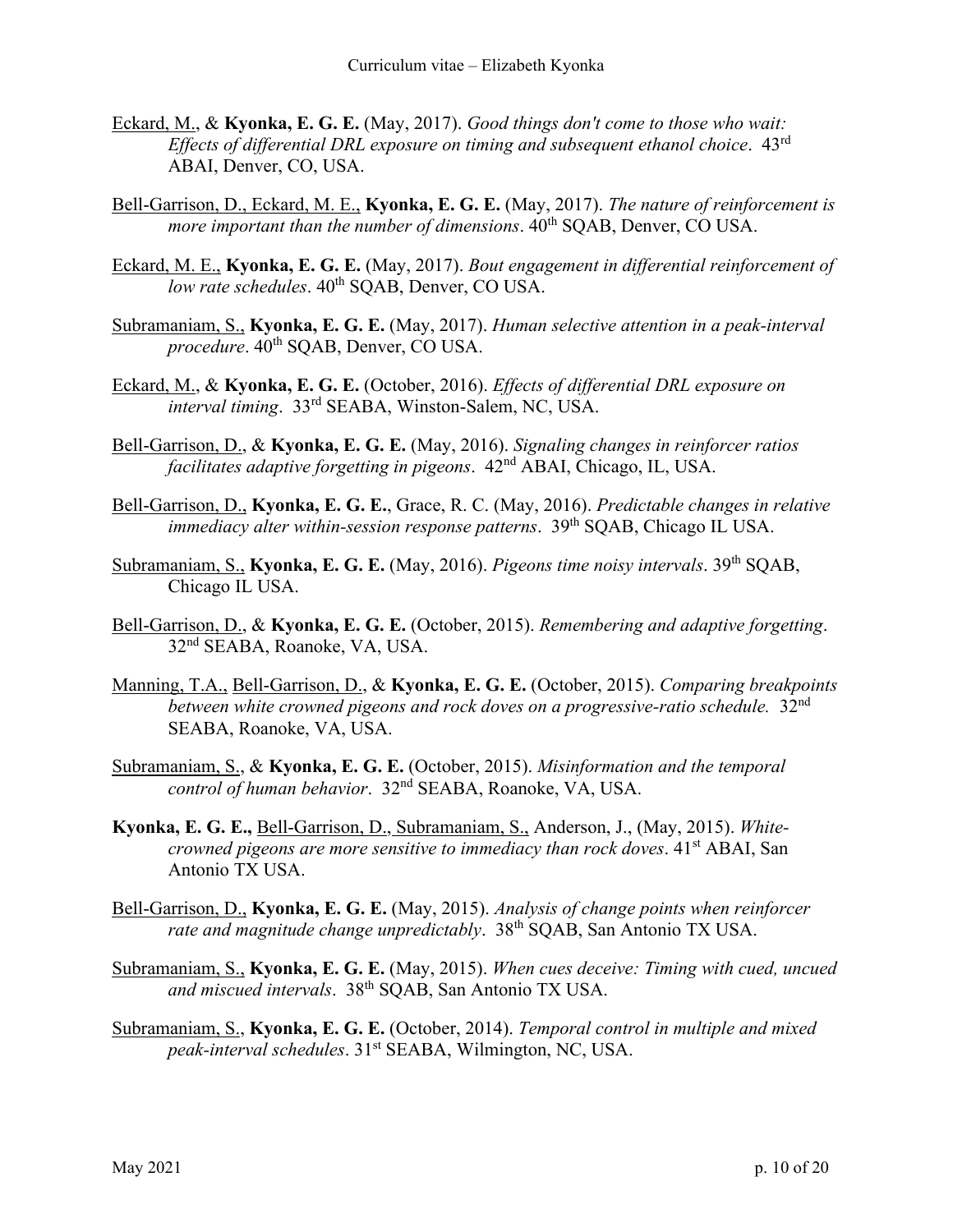- Fox, A. E., Lastinger, D. A., **Kyonka, E. G. E.** (May, 2014). *Temporal control in signaled response-initiated fixed-interval schedules: Aggregated and single-trial analyses.*  $40^{\text{th}}$ ABAI, Chicago IL USA.
- Fox, A. E., Prue, K. E., **Kyonka, E. G. E.** (May, 2014). *Human and pigeon timing in a fixedinterval free-operant psychophysical choice procedure.* 37<sup>th</sup> SQAB, Chicago IL USA.
- Rice, N., Ward, A. A., **Kyonka, E. G. E.** (May, 2014). *Categorizing patterns of acquisition in a pigeon slot machine analog using polynomial regression*. 37th SQAB, Chicago IL USA.
- Subramaniam, S., **Kyonka, E. G. E.** (May, 2014). *Pigeons' temporal discrimination is equivalent in peak and free-operant psychophysical procedures.* 37<sup>th</sup> SQAB, Chicago IL USA.
- Ward, A. A. & **Kyonka, E. G. E.** (May, 2014). *Comparing response proportion and rate as measures of arousal in a pigeon model of slot-machine play*. 37th SQAB, Chicago IL USA.
- Lastinger, D. A., Fox, A. E., **Kyonka, E. G. E.** (October, 2013). *Effects of Signaling on Temporal Control in Response-Initiated Fixed-Interval Schedules*. 30th SEABA, Myrtle Beach, NC, USA.
- Subramaniam, S., **Kyonka, E. G. E.** (October, 2013). *Unequal preference with equal time to food*. 30<sup>th</sup> SEABA, Myrtle Beach, NC, USA.
- Ward, A., Kyonka, E. G. E. (October, 2013). *Session Length and Gambling*. 30<sup>th</sup> SEABA, Myrtle Beach, NC, USA.
- Close, J. A., Subramaniam, S., Fox, A. E., **Kyonka, E. G. E.** (May, 2013). *Home-cage*  enrichment and temporal control in a free-operant psychophysical choice procedure. 39<sup>th</sup> ABAI, Minneapolis, MN USA.
- Lastinger, D. A., Subramaniam, S., Rice, N., **Kyonka, E. G. E.** (May, 2013). *Home-cage enrichment and responding to near-win stimuli in a pigeon slot-machine analogue*. 39th ABAI, Minneapolis, MN USA.
- Fox, A. E., **Kyonka, E. G. E.** (May, 2013). *Temporal discrimination in response-initiated fixed intervals.* 36<sup>th</sup> SOAB, Minneapolis, MN USA.
- Rice, N., **Kyonka, E. G. E.** (May, 2013). *Adaptation of temporal control to signaled and unsignaled mid-session changes in a rapid acquisition multiple peak-interval procedure*. 36th SQAB, Minneapolis, MN USA.
- Subramaniam, S., **Kyonka, E. G. E.** (May, 2013). *Choice and timing are dissociated in unchanging environments and interdependent in unpredictably changing environments*. 36th SQAB, Minneapolis, MN USA.
- Subramaniam, S., **Kyonka, E. G. E.** (May, 2013). *Contrasting molar and molecular approaches*  to evaluating adaptation of response allocation. 39<sup>th</sup> ABAI, Minneapolis, MN USA.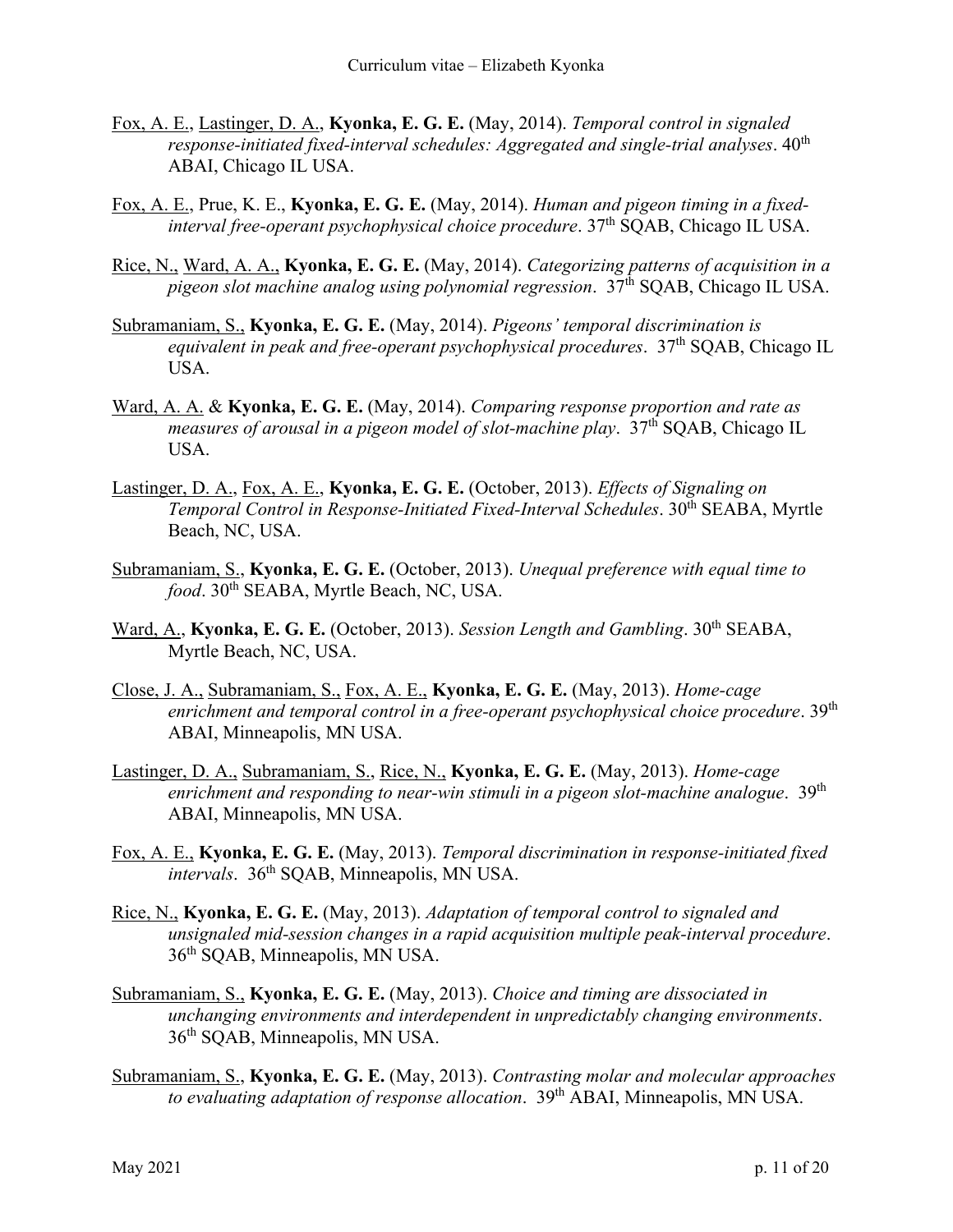- Fahnestock, M. M., Fox, A. E., **Kyonka, E. G. E.** (October, 2012). *Human performance in a fixed-interval free-operant psychophysical choice procedure.* 29<sup>th</sup> SEABA, Columbia, SC, USA.
- Fox, A. E., Reid, A. K., **Kyonka, E. G. E.** (October, 2012). *Behavioral history and pigeons'*  "Guiding Cues" performance. 29<sup>th</sup> SEABA, Columbia, SC, USA.
- Rice, N., Anderson, K. G., **Kyonka, E. G. E.** (October, 2012). *Effects of d-amphetamine on responding in a pigeon slot machine analog.* 29<sup>th</sup> SEABA, Columbia, SC, USA.
- Subramaniam, S., **Kyonka, E. G. E.** (October, 2012). *Characterizing response patterns in concurrent chains with change point analyses.* 29<sup>th</sup> SEABA, Columbia, SC, USA.
- Fox, A. E., **Kyonka, E.** (May, 2012). *Preference for undiscriminated intervals as a possible explanation for state-dependent learning*. 35th SQAB, Seattle, WA USA.
- Goode, S., Subramaniam, S., **Kyonka, E.** (May, 2012). *Pigeons learn to choose a large reinforcer and to avoid choosing a small reinforcer in a three-key concurrent schedule*. 35th SQAB, Seattle, WA USA.
- Rice, N., **Kyonka, E.** (May, 2012). *The conditioned value of stimuli that signal wins control response rate in a pigeon slot machine analogue with near wins.* 35<sup>th</sup> SQAB, Seattle, WA USA.
- Subramaniam, S., **Kyonka, E. G. E.,** Grace, R. C. (May, 2012). *Interdependence and dissociation of the mechanisms that govern choice and timing acquisition*. 38th ABAI, Seattle, WA USA.
- Fox, A.E. & **Kyonka, E. G. E.** (October, 2011). *Searching for the variables that control 'insensitivity' in human rule-governed behavior*. 28th SEABA, Charlotte, NC USA.
- Rice, N. & **Kyonka, E. G. E.** (October, 2011). *Adaptation of temporal control to frequent unsignaled interval changes*. 28th SEABA, Charlotte, NC USA.
- **Kyonka, E. G. E.** (May, 2011). *Models of behavior adaptation: Prediction, precision and the*  best of both worlds. 37<sup>th</sup> ABAI, Denver, CO USA.
- **Kyonka, E.** & Grace, R. C. (May, 2011). *Transitions between unpredictably changing and unchanging terminal-link immediacy ratios have differential effects on response allocation at the beginnings and ends of sessions*. 34th SQAB, Denver CO, USA.
- Fox, A.E. & **Kyonka, E.** (May, 2011). *Optimal foraging theory and NCAA basketball*. 34th SQAB, Denver CO, USA.
- Rice, N. & **Kyonka, E.** (May, 2011). *Adaptation to mid-session changes in a rapid acquisition multiple peak-interval procedure.* 34<sup>th</sup> SOAB, Denver CO, USA.
- Fox, A. E. & **Kyonka, E. G. E.** (November, 2010). State-dependent learning in pigeons. 27<sup>th</sup> SEABA, Asheville, NC USA.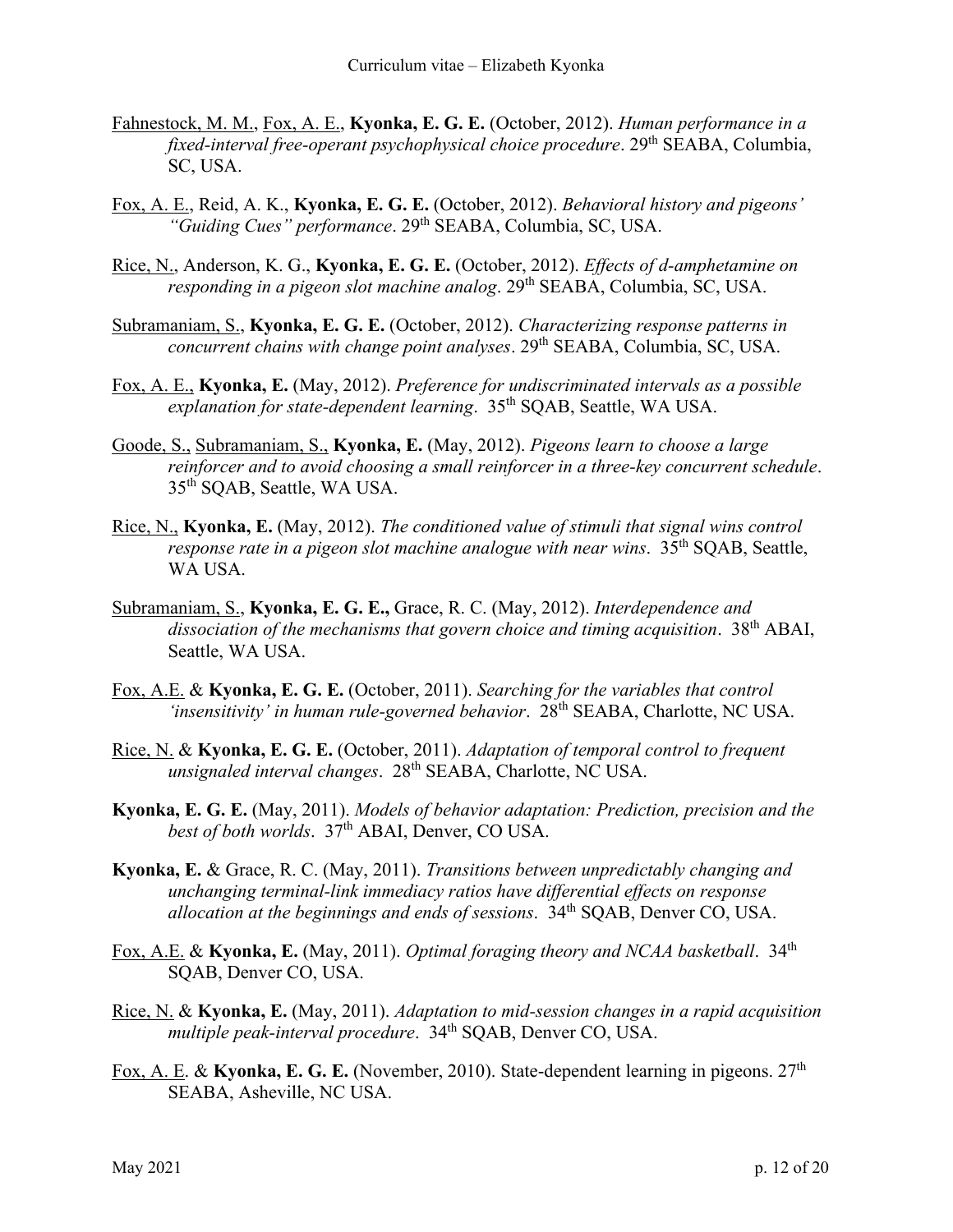- **Kyonka, E.** & Grace, R. (May, 2010). *Nondifferential signaling of terminal links reduces initialand terminal-link sensitivity to immediacy*. 33rd SQAB, San Antonio, TX USA.
- **Kyonka, E. G. E.**, Hucks, A. D., & Tan, L. C. M. (May, 2009). *Fixed and variable schedules of reinforcement on Facebook*. 35th ABAI, Phoenix, AZ USA.
- **Kyonka, E.** & Grace, R. (May, 2009). *Effects of absolute terminal-link duration on response allocation dynamics*. 32nd SQAB, Phoenix, AZ USA.
- **Kyonka, E.**, Grace, R. & Christensen, D. (May, 2008). *An effect of initial-link duration on rapid acquisition of choice but not timing.*  $31<sup>th</sup> SQAB$ , Chicago, IL USA.
- **Kyonka, E.** (May, 2007). *Rate, magnitude and the matching law in transition.* 30<sup>th</sup> SQAB, San Diego, CA USA.
- Christensen, D., **Kyonka, E.** & Grace, R. (May, 2006). *Choice and timing in concurrent chains when terminal link delays follow an ascending and descending series*. 29th SQAB, Atlanta, GA USA.
- **Kyonka, E.** & Grace, R. (May, 2006). *Pigeons' timing but not choice adapts to suddenly*  equivalent terminal links. 29<sup>th</sup> SQAB, Atlanta, GA USA.
- **Kyonka, E.** & Grace, R. (May, 2005). *Successful adaptation of pigeons' choice and timing behavior to rapid changes in terminal link delay.* 28<sup>th</sup> SQAB, Chicago, IL USA.
- **Kyonka, E.** & MacInnis, M. L. M. (May, 2004). *Characteristics of response bouts under fixed schedules of temporal conditioning*. 27th SQAB, Boston, MA USA.

## **TEACHING**

### **Undergraduate classes taught**

### **California State University – East Bay**

PSYC 300: Experimental Psychology PSYC 310: Conditioning and Learning PSYC 413: Advanced Conditioning and Learning PSYC 490: Independent Study PSYC491A: Research in Conditioning and Learning

#### **University of New England**

PSYC 202: Research Methods and Statistics

### **West Virginia University**

BIOL 337/PSYC 426: Physiological Psychology PSYC 202: Research Methods in Psychology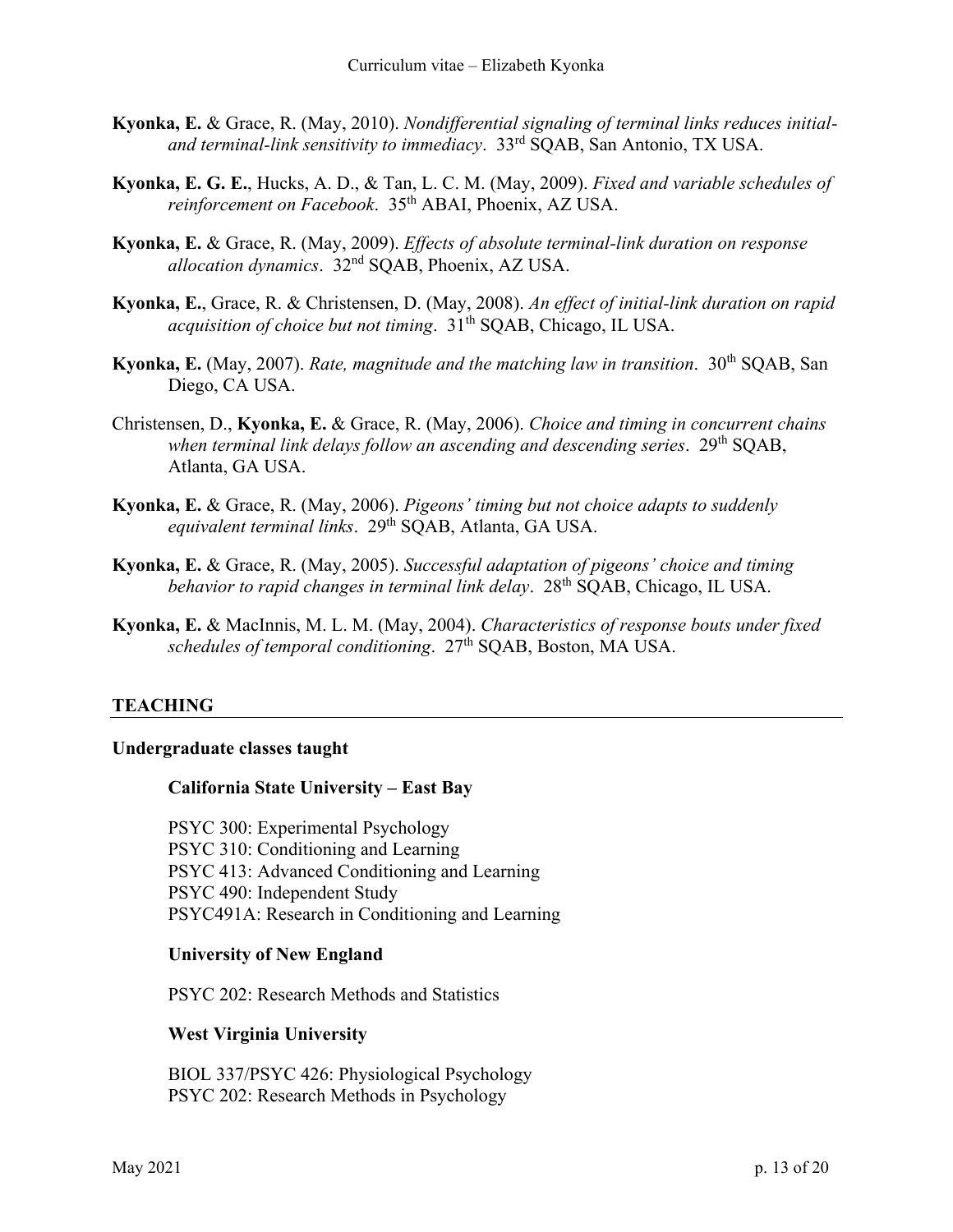PSYC 424: Learning and Behavior Theory PSYC 490: Undergraduate Teaching Assistantship in Psychology PSYC 495: Undergraduate Research Assistantship in Psychology

### **Graduate classes taught**

## **West Virginia University**

PSYC 511: Research Design and Data Analysis I PSYC 531: Experimental Analysis of Behavior PSYC 731: Research Issues in Behavior Analysis PSYC 733: Stimulus Control and Memory PSYC 736: Advanced Experimental Analysis of Behavior: Topics in the Quantitative Analysis of Behavior PSYC 790: Graduate Teaching Practicum PSYC 795: Independent Research

### **Team Teaching**

### **University of New England**

PSYC 101: Introduction to Psychology

### **University of Canterbury**

PSYC 206: Research Design and Statistics PSYC 211: Personality PSYC 334: Learning and Behaviour Analysis PSYC 344: Research Methods PSYC 460: Postgraduate Research Methods in Psychology Advanced Statistics Consultant

### **Undergraduate theses and Capstone projects chaired**

### **University of New England**

Michelle Pitkin, 2018. Honours thesis. *Responses to effects of wins, losses and near wins.* Winner, University Medal.

Graham Youdale, 2018. Honours thesis. *Comparing vigilance, hazard-perception and sensation-seeking capacities of road users (cyclists and drivers).*

Keneshia Chapman, 2017. Honours thesis. *Influence of alternate reinforcers on the responses of rats during the peak procedure.*

Rachael Cleary, 2017. Honours thesis. *Near miss effects on delay discounting using a pokie machine gambling simulation.*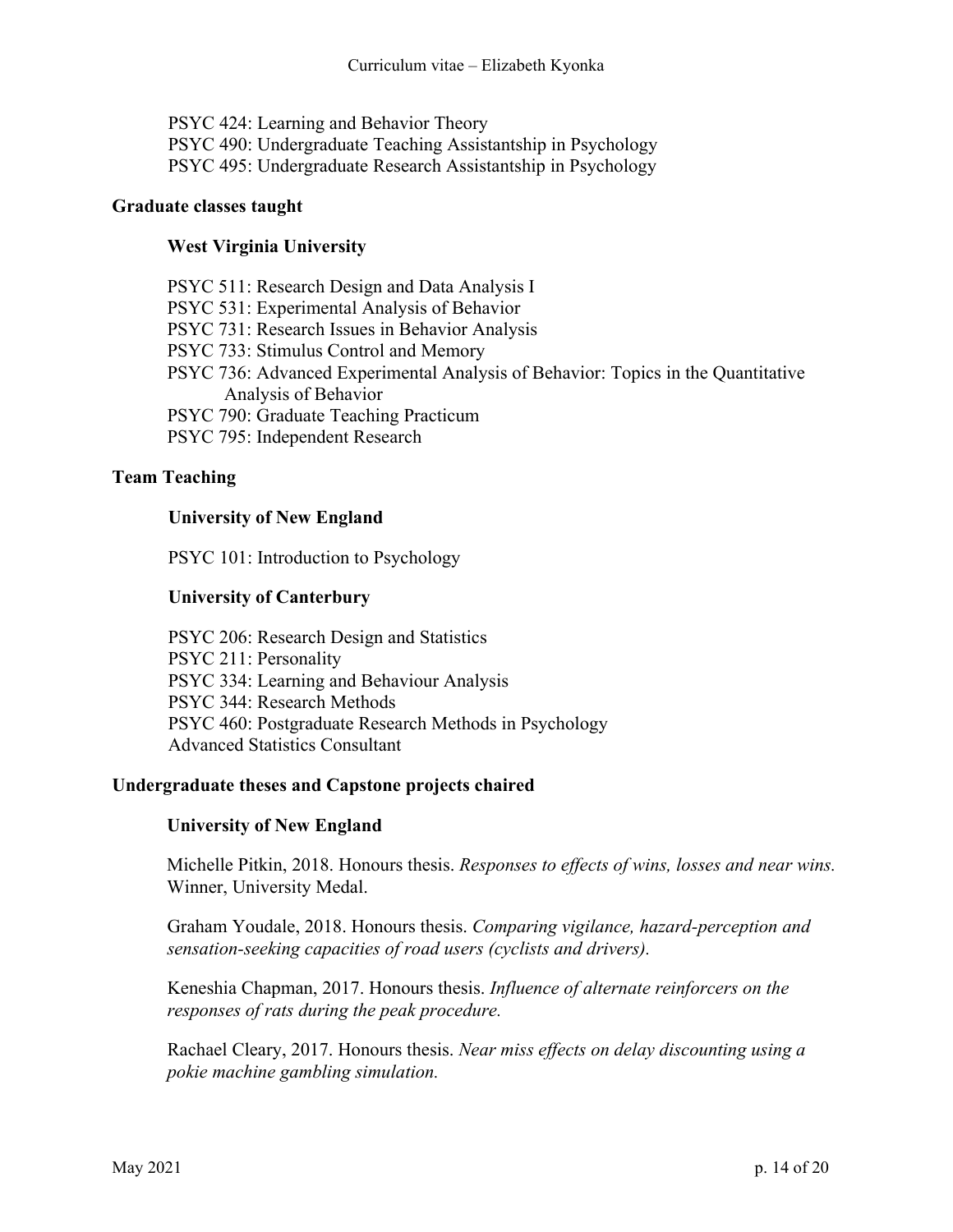Caitlin Jeremy, 2017. Honours thesis. *Delay discounting and early life trauma in a rodent model.*

Amy Norman, 2017. Honours thesis. *How does priming affect implicit bias towards Muslims?*

## **West Virginia University**

Teraesa Manning, 2015. Capstone. *Comparing breakpoints between white crowned pigeons and rock doves on a progressive-ratio schedule.*

Lonnie Trump, 2015. Capstone. *Effects of maintaining pigeons at different weights under a concurrent-chains procedure.*

Jessica Close, 2013. Capstone. *Home-cage enrichment and temporal control in a freeoperant psychophysical choice procedure.*

Melissa M. Fahnestock, 2013. Honors thesis. *Strategy of non-gamblers on three variations of the Iowa Gambling Task*.

Dwight Lastinger, 2013. Capstone. *Home-cage enrichment and responding to near-win stimuli in a pigeon slot-machine analogue*.

Sarah Goode, 2012. Capstone. *Pigeons learn to choose a large reinforcer and to avoid choosing a small reinforcer in a three-key concurrent schedule.*

Mathew Bruckner, 2012. Capstone. *Sub-optimal choice behavior on concurrent chains schedules.*

Jillian Corbett, 2011. Capstone. *Perceptions, practices, and actualities of collective options on multiple choice exams.*

Megha Gandhi, 2011. Capstone. *Effect of stress on memory.*

Matthew Earle, 2011. Capstone. *Preferences in reinforcement magnitude between Carneaux pigeons.*

Danielle Jeffry, 2010. Capstone. *The relationship between sleep duration and academic achievement.*

Seth Nelson, 2010. Capstone. *Extra credit: How much of an effect does it have on students' final grade?*

Molly Jenkins, 2010. Capstone. *Misconceptions in psychology students at West Virginia University.*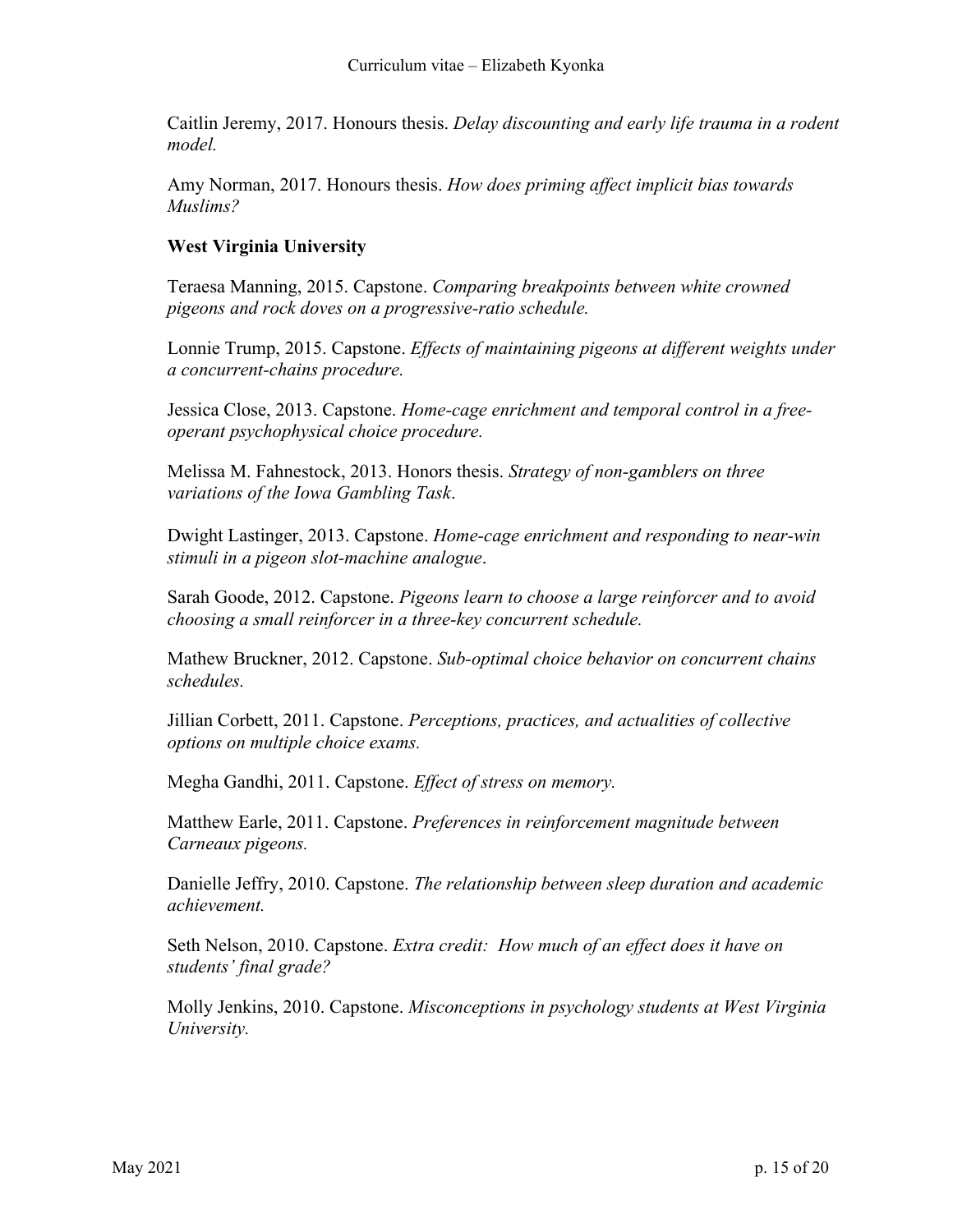### **Masters theses chaired**

## **West Virginia University**

Matthew Eckard, 2017. Thesis titled *Differential DRL exposure on subsequent interval timing: Information vs. inhibition*.

Daniel Bell-Garrison, 2016. Thesis titled *Within-session rapid acquisition of choice in pigeons*.

Alexander Ward, 2014. Thesis titled *Effects of alcohol on pigeons' near-win responding in a slot machine analog.*

Nathaniel Rice, 2013. Thesis titled *Adaptation of temporal control to unpredictable midsession changes in a rapid-acquisition multiple peak-interval procedure.*

Shrinidhi Subramaniam, 2013. Thesis titled *Adjustment of initial- and terminal-link response patterns to suddenly-equivalent terminal links.*

### **Doctoral dissertations chaired**

### **West Virginia University**

Shrinidhi Subramaniam, 2016. Dissertation titled *Pigeons and humans time miscued intervals.* Upon graduation: Postdoctoral Fellow, Johns Hopkins University. Current position: Assistant Professor, Department of Psychology and Child Development, California State University, Stanislaus CA

Nathaniel Rice, 2014. Dissertation titled *Conditioned reinforcement effects of near wins.* Winner, 2016 APA Division 25 Basic Dissertation Award. Upon graduation: Research Scientist, Aberdeen Proving Ground, MD

Adam E. Fox, 2013. Dissertation titled *Temporal discrimination of fixed intervals initiated via a response*. Winner, 2013 Hake Award. Upon graduation: Assistant Professor in the Psychology Department at Saint Lawrence University, Canton, NY. Current position: Associate Professor.

### **Continuing professional education courses developed**

### **Centre for Addiction and Mental Health**

CBT for Anxiety-Related Disorders II (Social Anxiety) CBT for Anxiety-Related Disorders III (Posttraumatic Stress – Prolonged Exposure) CBT for Depressive Disorders (Behavioural Activation, Behaviour Change) Managing Mental Health During COVID-19 for CBT Therapists (Adapting Your Practice) *to be available at [mentalhealth-covid.ca](https://mentalhealth-covid.ca/)* Managing Mental Health During COVID-19 for Frontline Workers (Addressing the

Client's Mental Health Concerns) *available at [mentalhealth-covid.ca](https://mentalhealth-covid.ca/)*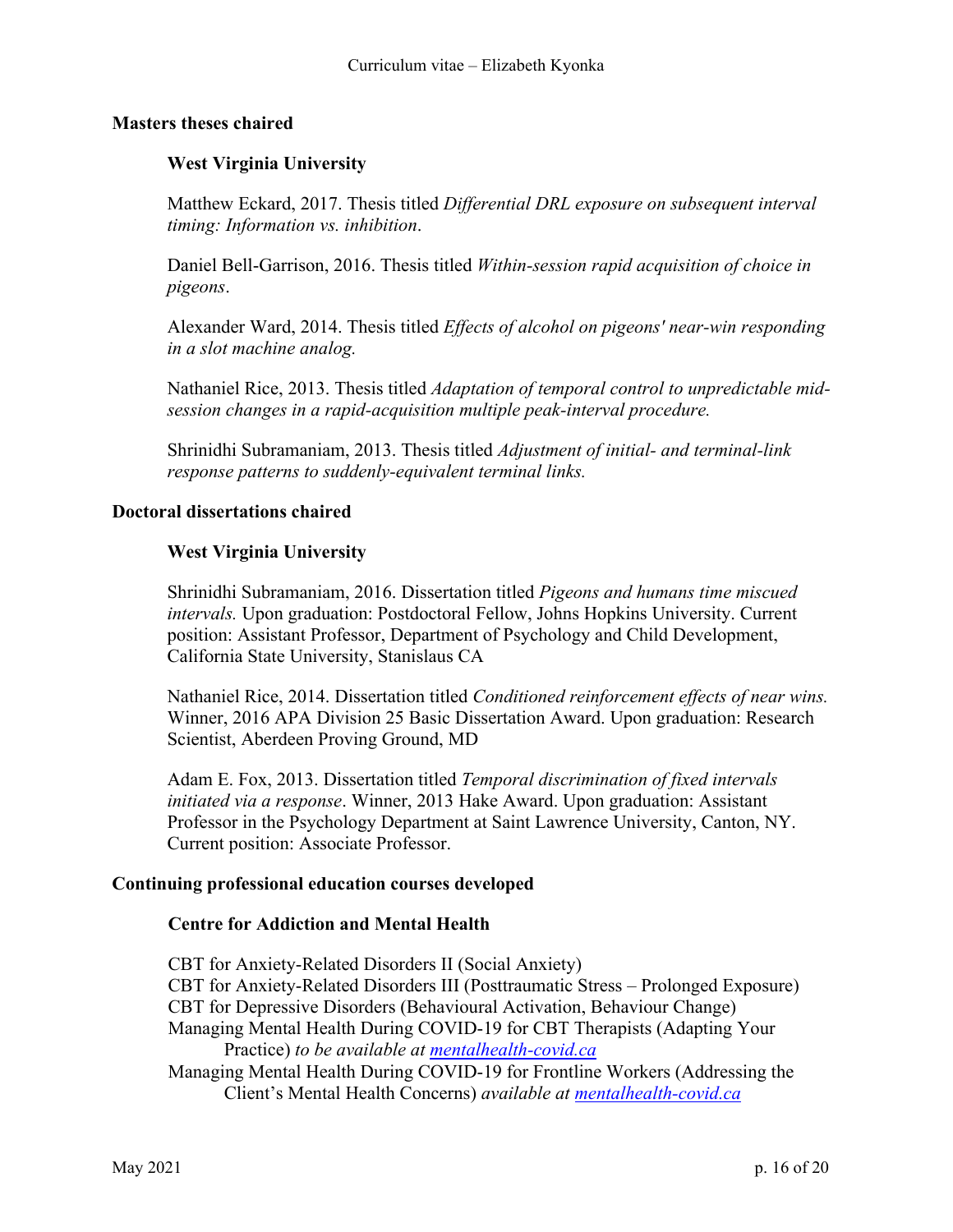## **Other teaching activities**

Supervised 16 additional undergraduate research assistants for 2-5 semesters each Supervised 12 graduate and 7 undergraduate teaching assistants Member (non-chair) of 15 dissertation or doctoral thesis committees Member (non-chair) of 9 masters thesis committees Member (non-chair) of 16 preliminary examination committees

### **Administration of teaching**

As Higher Degree Research (HDR) Coordinator for the School of Behavioural, Cognitive and Social Sciences of the University of New England in 2017-2018:

Chaired 14 Confirmation Panels for HDR theses

Handled admissions, scholarships, progress reports and variations to candidature for 80 HDR students

Tripled the number of International Postgraduate Research Scholarships awarded to applicants from our school

## **AWARDS AND HONORS**

| 2019-2020 | Winner (awarded to team), Fred Fallis Award in Online Learning. Recognizes<br>Ontario Structured Psychotherapy (OSP) Program: Cognitive Behavioural<br>Therapy (CBT) for Anxiety and Related Disorders program for demonstrated<br>excellence in online program development and learner engagement. |
|-----------|-----------------------------------------------------------------------------------------------------------------------------------------------------------------------------------------------------------------------------------------------------------------------------------------------------|
| 2018-2019 | Winner (awarded to team), Ivan Silver Innovation Award. Recognizes <i>Increasing</i><br>Access to Structured Psychotherapy as an innovative Continuing Professional<br>Development initiative.                                                                                                      |
| 2014-2015 | Elected President, Southeastern Association for Behavior Analysis                                                                                                                                                                                                                                   |
| 2010-2014 | Elected Secretary, Society for the Quantitative Analyses of Behavior                                                                                                                                                                                                                                |
| 2010-2012 | Elected to the Board of Directors, Southeastern Association for Behavior Analysis                                                                                                                                                                                                                   |
| 2006      | Best Speaker, University of Canterbury Postgraduate Showcase                                                                                                                                                                                                                                        |
| 2006      | Best Speaker, 3rd NZABA                                                                                                                                                                                                                                                                             |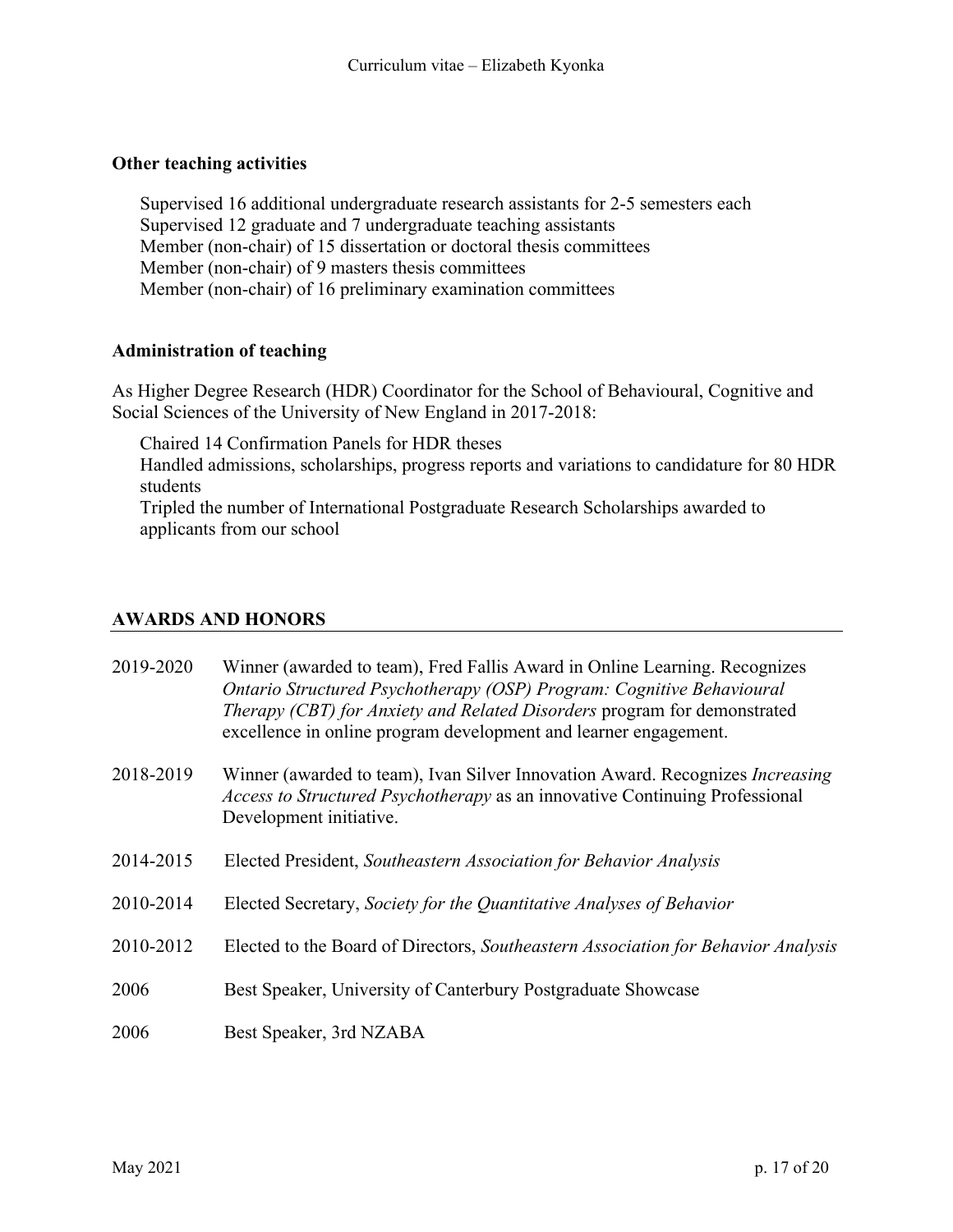### **SERVICE**

#### **Conference boards and committees**

#### **President**

Southeastern Association for Behavior Analysis (Elected), 2014-2015

#### **Program Chair**

Southeastern Association for Behavior Analysis (Appointed), 2012

#### **Secretary**

Society for the Quantitative Analyses of Behavior (Elected), 2010-2014

#### **Board Member**

Association for Behavior Analysis International Program Committee Experimental Analysis of Behavior Co-Coordinator, 2015-2019 Society for the Quantitative Analyses of Behavior Board of Directors, 2010-2014 Southeastern Association for Behavior Analysis Board of Directors, 2010-2012

#### **Editorial service for professional journals**

#### **Associate Editor**

Journal of the Experimental Analysis of Behavior, 2020-present Journal of Gambling Issues, 2019-2020 The Psychological Record, 2017-2020

#### **Guest Associate Editor**

Behavioural Processes, 2019

#### **Board Member**

Analysis of Gambling Behavior, 2017-present Journal of the Experimental Analysis of Behavior, 2010-2012, 2018-2020 Perspectives on Behavior Science, 2018-present

#### **Ad hoc reviewer**

Addictive Behaviors Animal Cognition Behavioural Processes Evidence-based Communication Assessment and Intervention Journal of Applied Behavior Analysis Journal of Experimental Psychology: Animal Learning & Cognition Journal of the Experimental Analysis of Behavior International Gambling Studies Learning and Behavior Revista Mexicana de Análisis de la Conducta The Behavior Analyst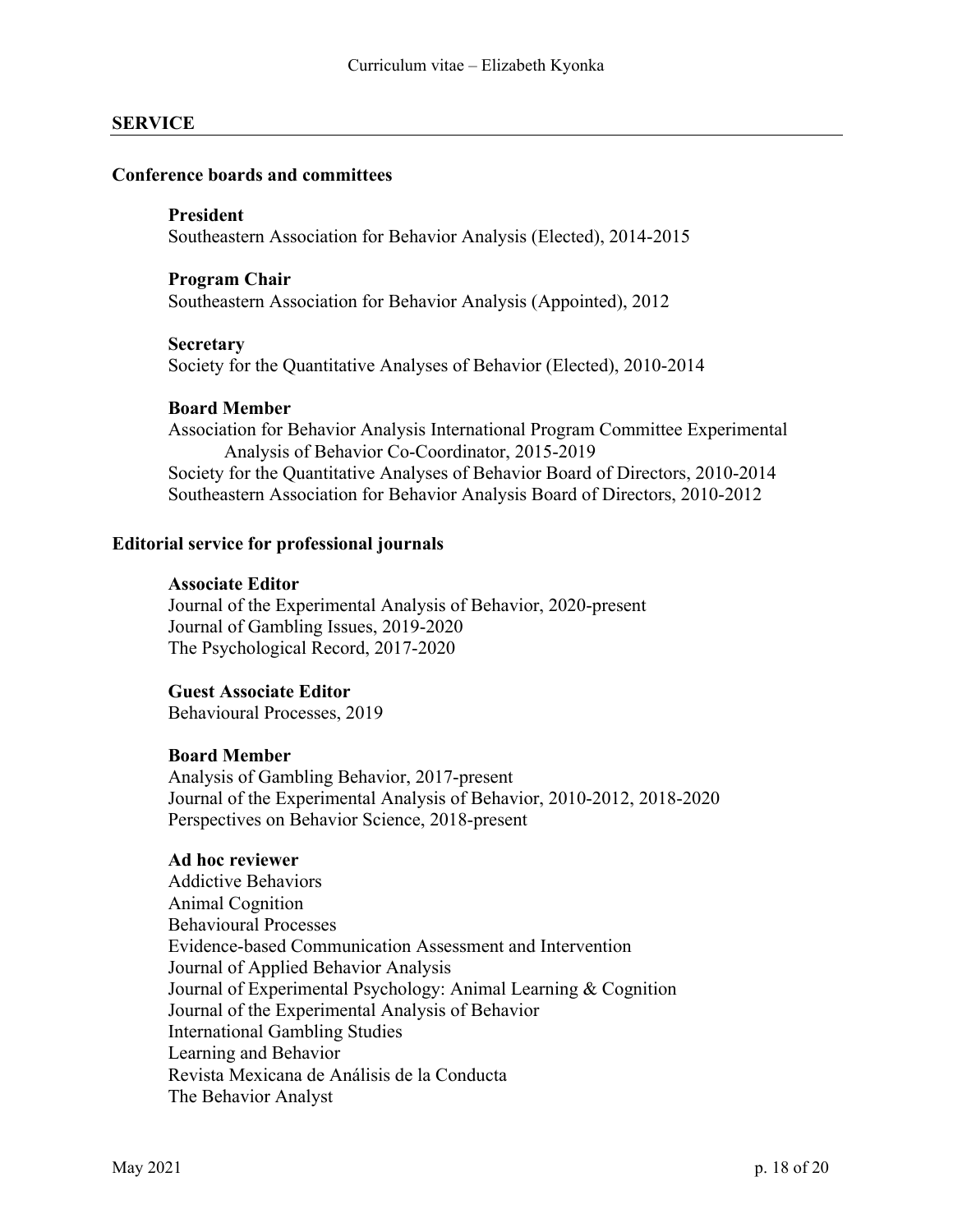The International Journal of Aging and Human Development The Psychological Record

#### **Service reviewing grants**

#### **Panelist**

National Science Foundation: IOS Animal Behavior Program

#### **Ad hoc reviewer**

National Science Foundation: BCS Perception, Action & Cognition National Science Foundation: SES Decision, Risk & Management Science National Science Foundation: IOS Animal Behavior Program

### **Reviews of textbooks**

*Learning & Behavior: Eighth Edition*. J. E. Mazur. *SPSS Statistics Version 22: A Practical Guide*. P. Allan, K. Bennet, B. Heritage.

### **Institutional and departmental service**

- College of Science, California State University, East Bay Scholarships and Awards Committee (2021-present)
- Department of Psychology, California State University, East Bay Resources Committee (2020-present)
- Centre for Addiction and Mental Health Gambling Research to Policy Group (2019-2020)
- University of New England Graduate Research Subcommittee (2017-2018) Scholarships Committee (2017-2018)

School of Psychology and Behavioral Science, Faculty of Medicine, University of New England Discipline of Psychology Committee (2018-2019)

School of Behavioural, Cognitive and Social Sciences, University of New England BCSS Executive Committee (2017) Senior Management (2017) Discipline of Psychology (2016-2017) Research & Postgraduate Committee (2016-2017) Clinical Admissions (2016)

Discipline of Zoology, University of New England Panelist, BZool review (2017)